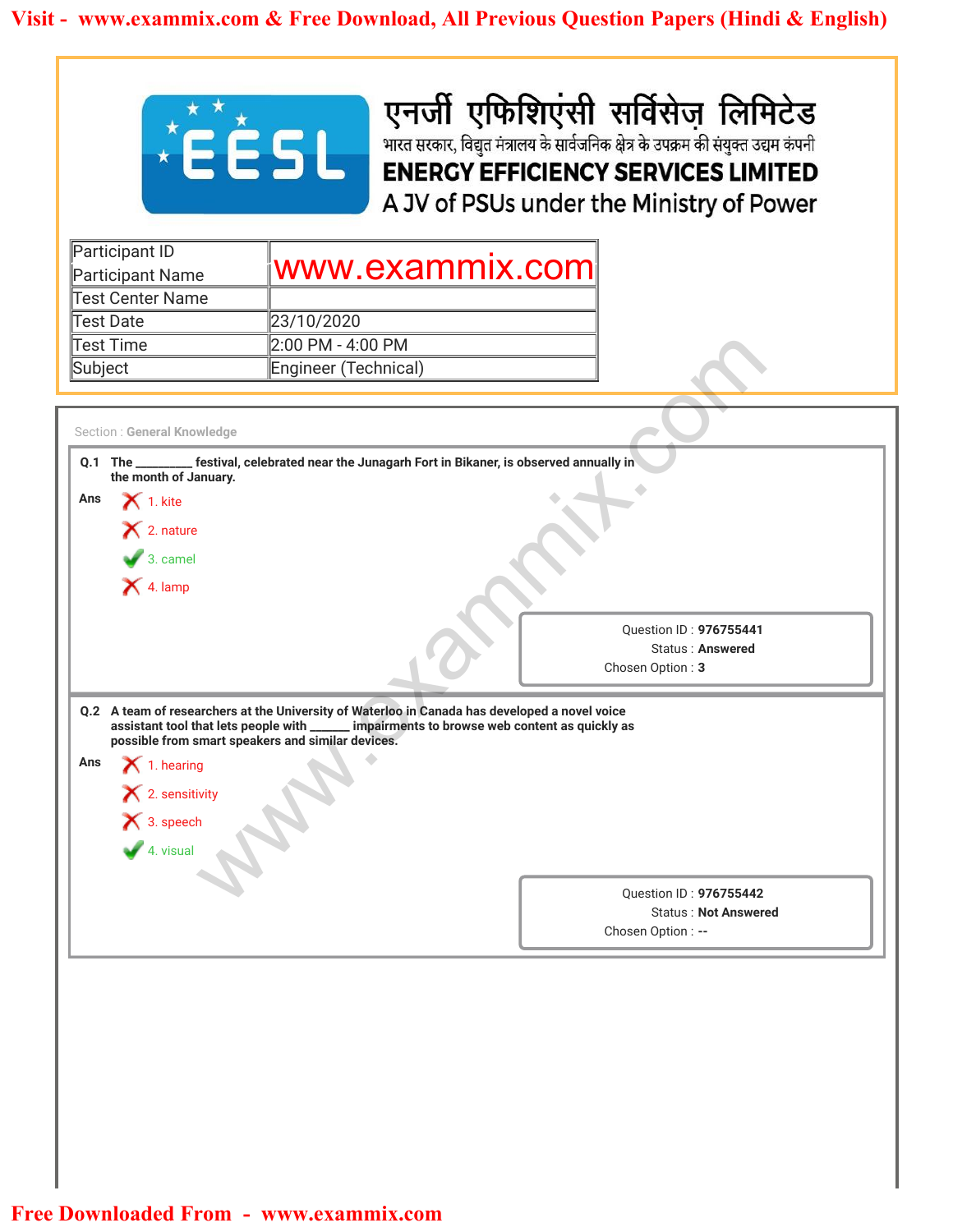|     | Q.3 In which of the following states did the Indian army begin its first ever mountain exercise<br>"Him Vijay' on October 7, 2019?              |                                                   |
|-----|-------------------------------------------------------------------------------------------------------------------------------------------------|---------------------------------------------------|
| Ans | 1. Uttarakhand                                                                                                                                  |                                                   |
|     | 12. Himachal Pradesh                                                                                                                            |                                                   |
|     | 3. Arunachal Pradesh                                                                                                                            |                                                   |
|     | X 4. Nagaland                                                                                                                                   |                                                   |
|     |                                                                                                                                                 |                                                   |
|     |                                                                                                                                                 | Question ID: 976755447                            |
|     |                                                                                                                                                 | <b>Status: Not Answered</b><br>Chosen Option : -- |
|     |                                                                                                                                                 |                                                   |
| Q.4 | The team of researchers at the Massachusetts Institute of Technology (MIT), have detected<br>from a newly born black hole.                      |                                                   |
| Ans | $\blacktriangle$ 1. cold waves                                                                                                                  |                                                   |
|     | 2. gravitational waves                                                                                                                          |                                                   |
|     | $\bigtimes$ 3. hot waves                                                                                                                        |                                                   |
|     | X 4. ultra-rays                                                                                                                                 |                                                   |
|     |                                                                                                                                                 |                                                   |
|     |                                                                                                                                                 | Question ID: 976755443                            |
|     |                                                                                                                                                 | Status: Answered<br>Chosen Option: 2              |
|     |                                                                                                                                                 |                                                   |
|     | Q.5 Who among the following is conferred with Padma Vibhushan Award 2020 in the field of<br>Sport?                                              |                                                   |
| Ans | 1. Saina Nehwal                                                                                                                                 |                                                   |
|     | X 2. Saurav Ganguly                                                                                                                             |                                                   |
|     | 3. P. V. Sindhu                                                                                                                                 |                                                   |
|     | 4. Mary Kom                                                                                                                                     |                                                   |
|     |                                                                                                                                                 |                                                   |
|     |                                                                                                                                                 | Question ID: 976755445                            |
|     |                                                                                                                                                 | <b>Status: Answered</b><br>Chosen Option: 4       |
|     |                                                                                                                                                 |                                                   |
|     | 0.6 India's ace cueist<br>won the 35th Asian Men's Snooker Championship in Doha on<br>June 21, 2019 to complete a career Grand Slam in Snooker. |                                                   |
| Ans | 1. Pankaj Advani                                                                                                                                |                                                   |
|     | X 2. Abhijeet Gupta                                                                                                                             |                                                   |
|     | 3. D. Gukesh                                                                                                                                    |                                                   |
|     | 4. Bhakti Kulkarni                                                                                                                              |                                                   |
|     |                                                                                                                                                 |                                                   |
|     |                                                                                                                                                 | Question ID: 976755448                            |
|     |                                                                                                                                                 | <b>Status: Answered</b><br>Chosen Option: 1       |
|     |                                                                                                                                                 |                                                   |
|     |                                                                                                                                                 |                                                   |
|     |                                                                                                                                                 |                                                   |
|     |                                                                                                                                                 |                                                   |
|     |                                                                                                                                                 |                                                   |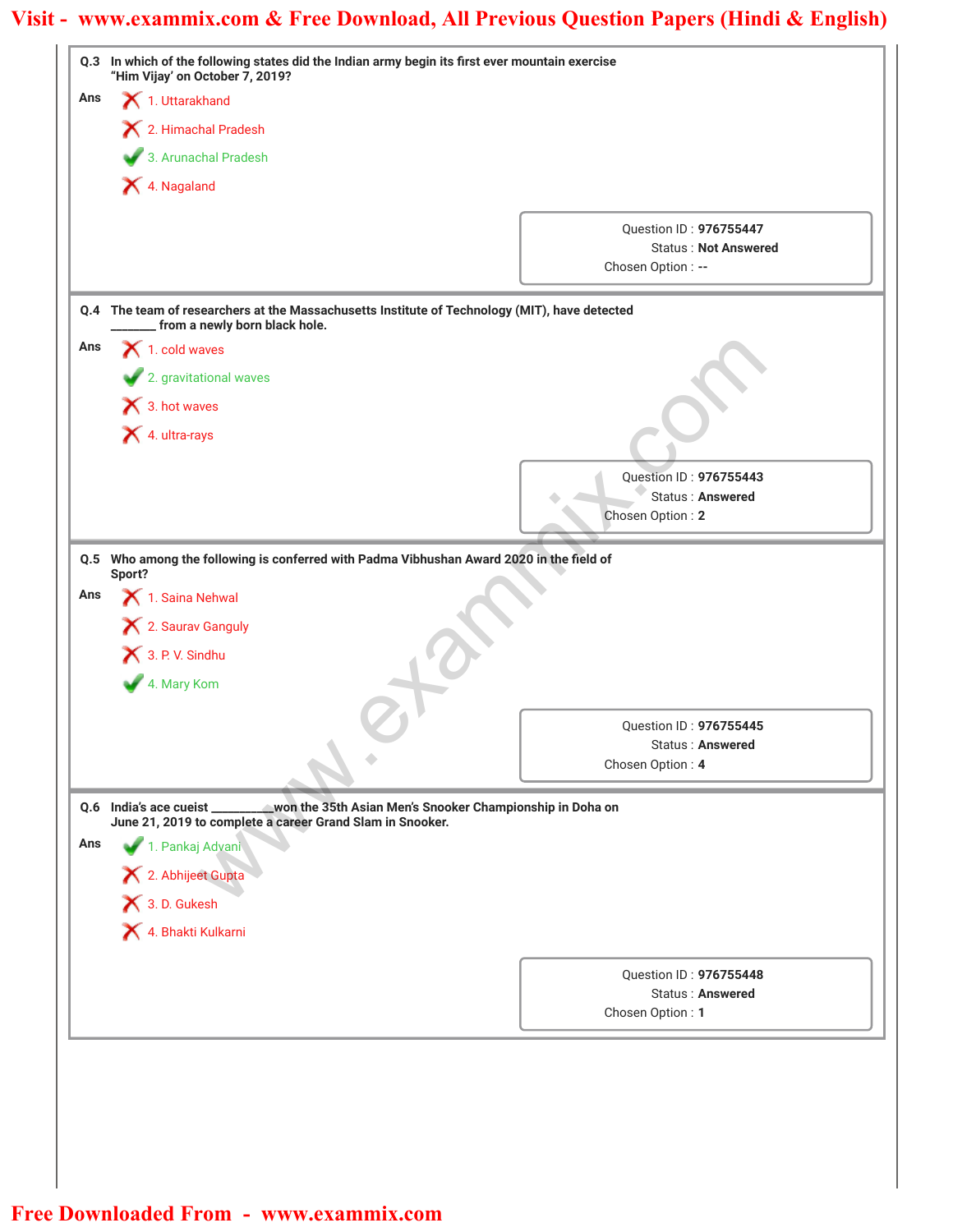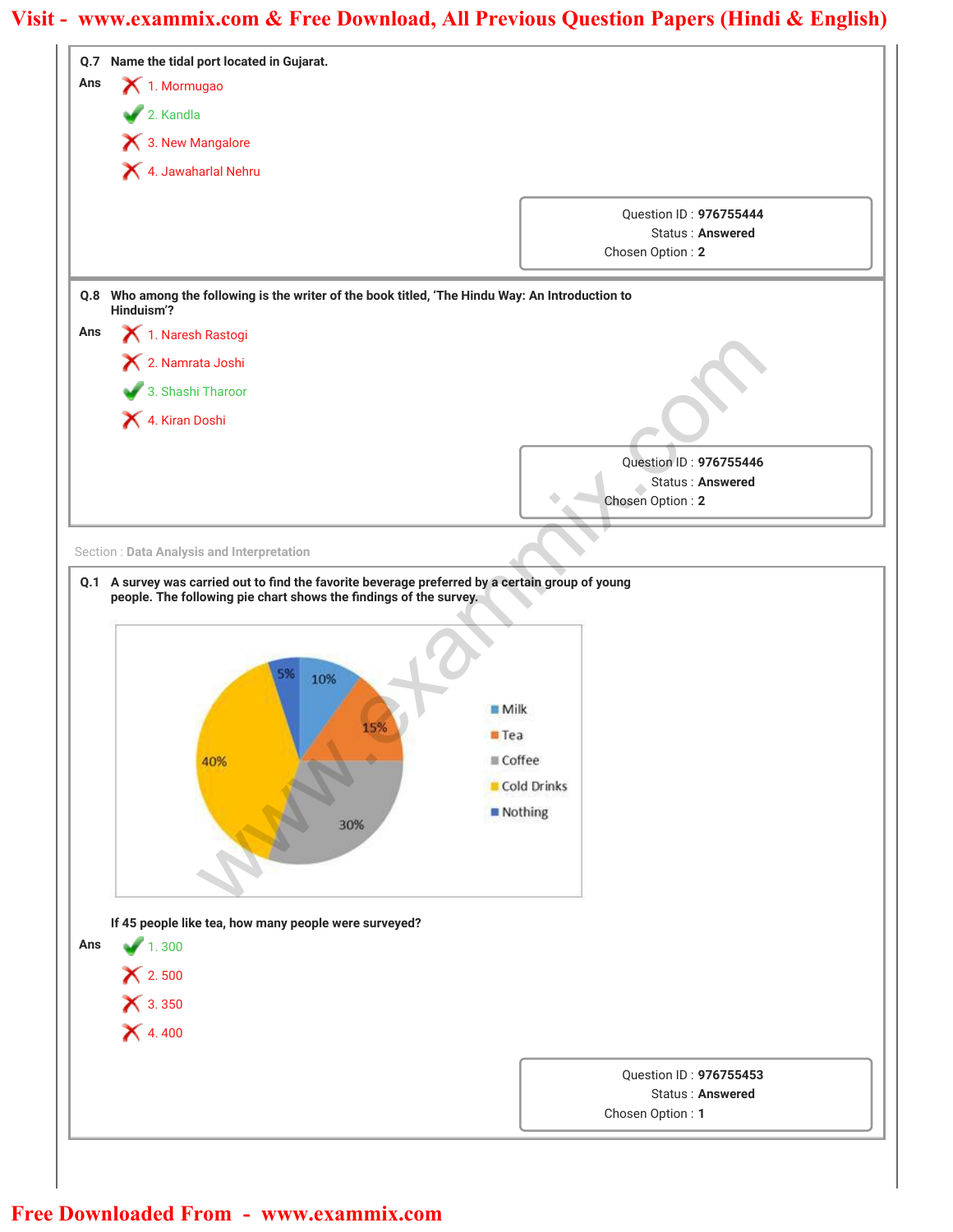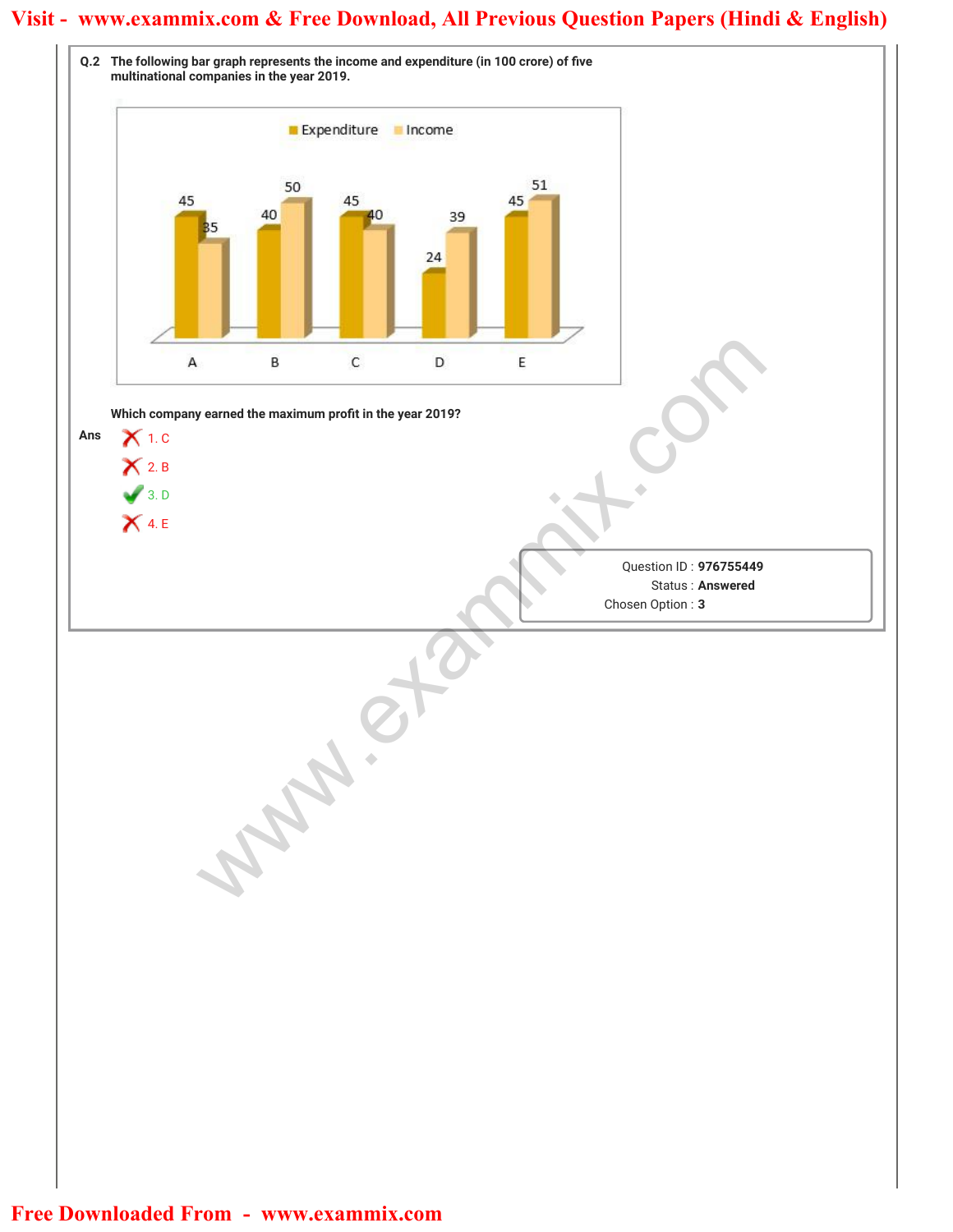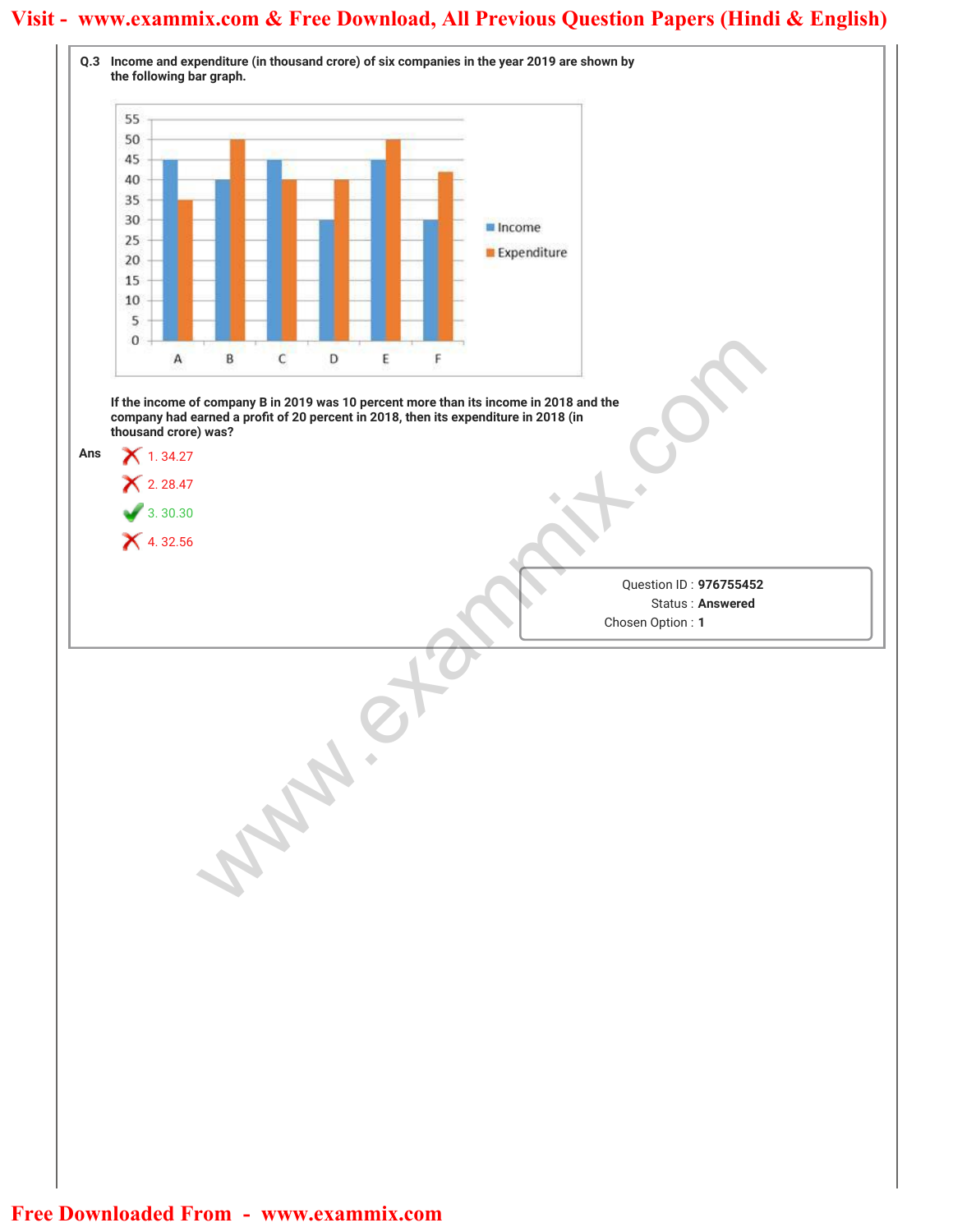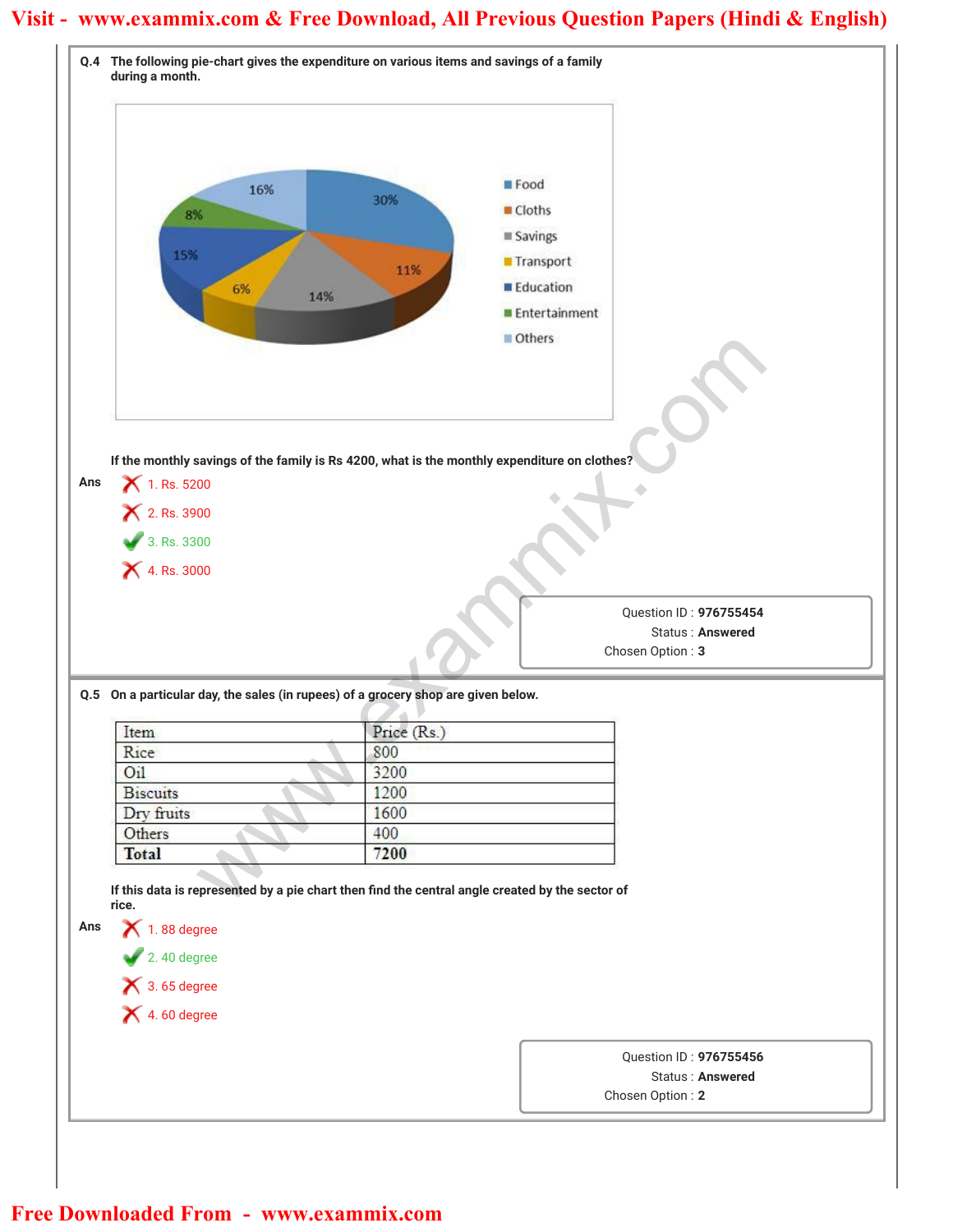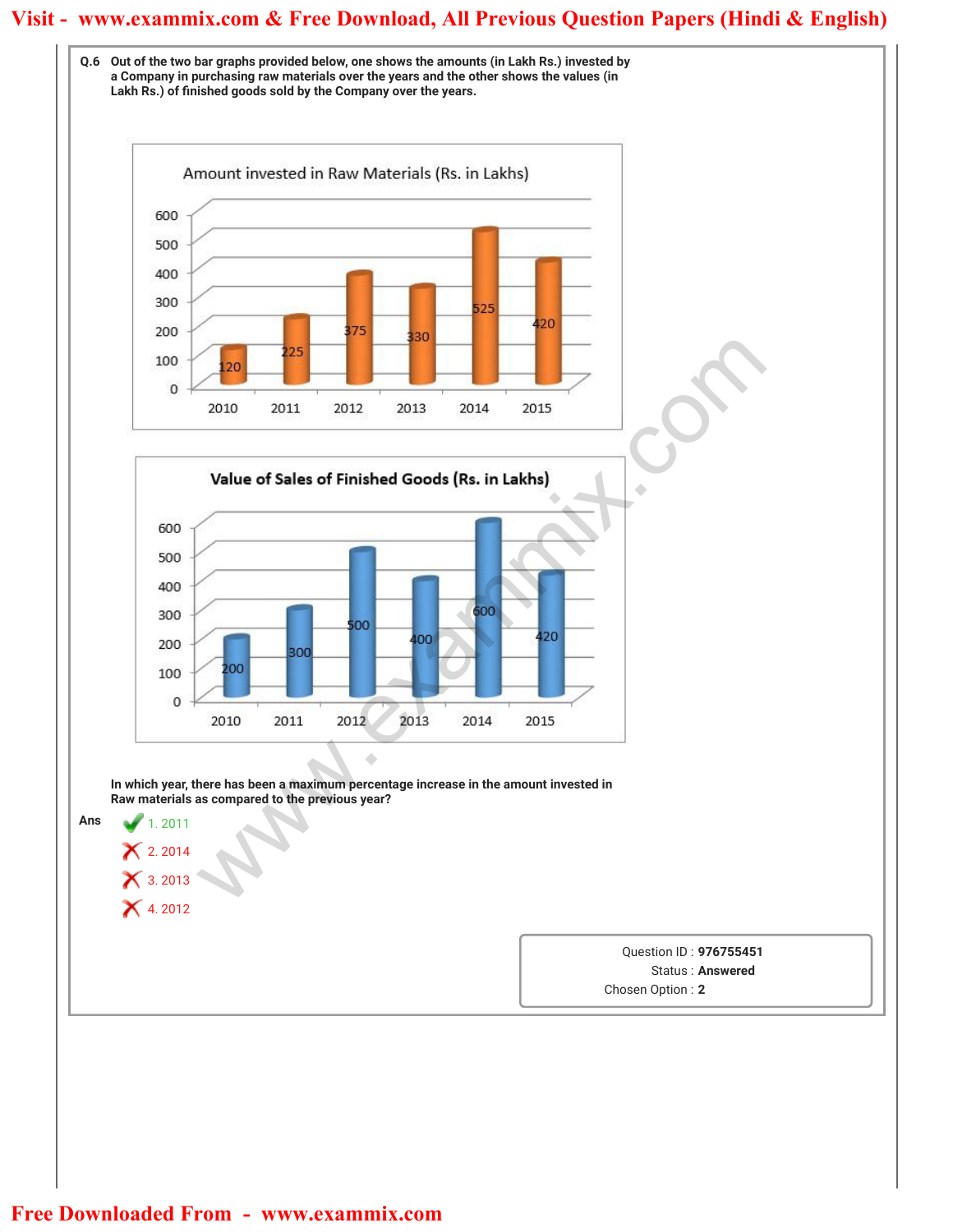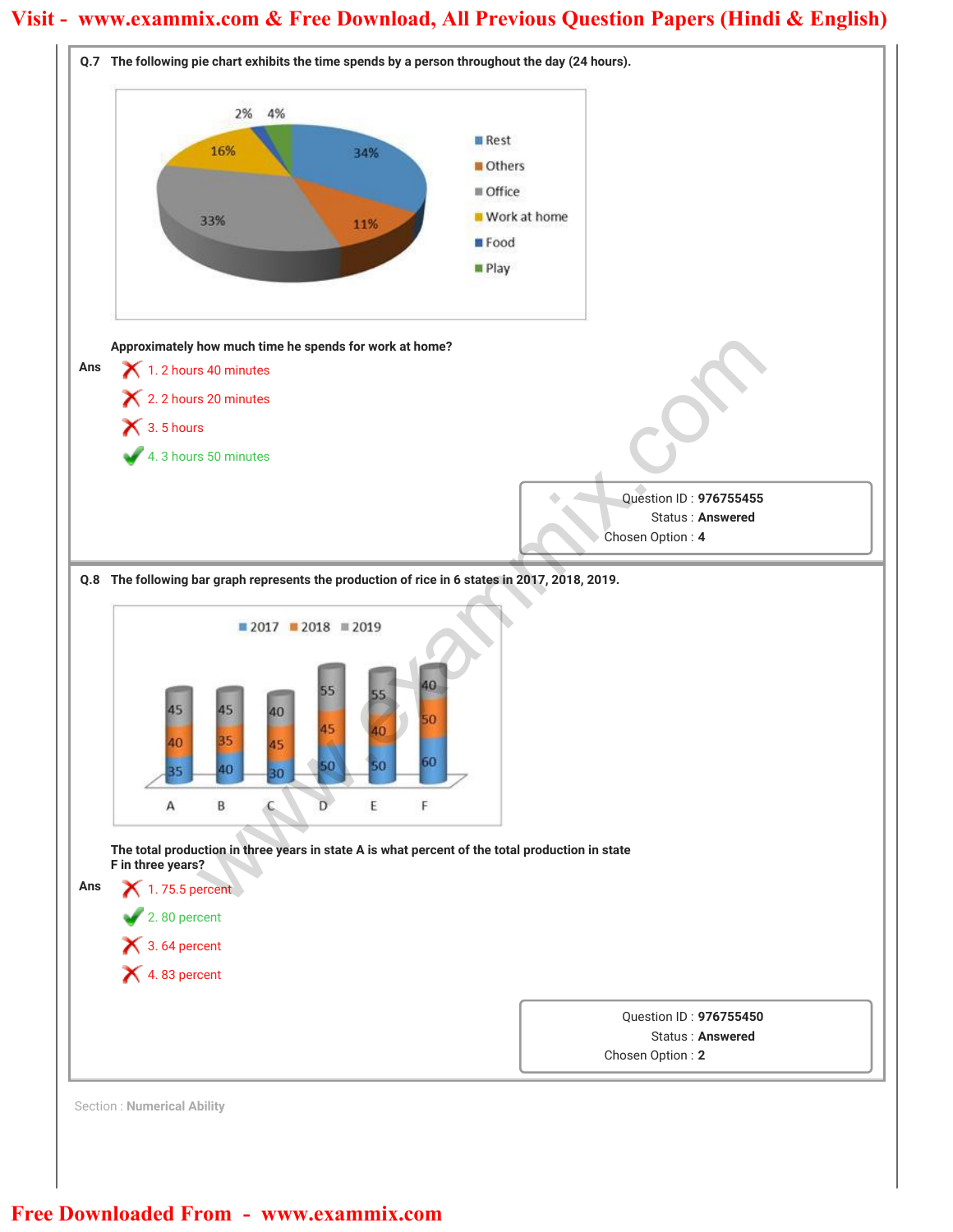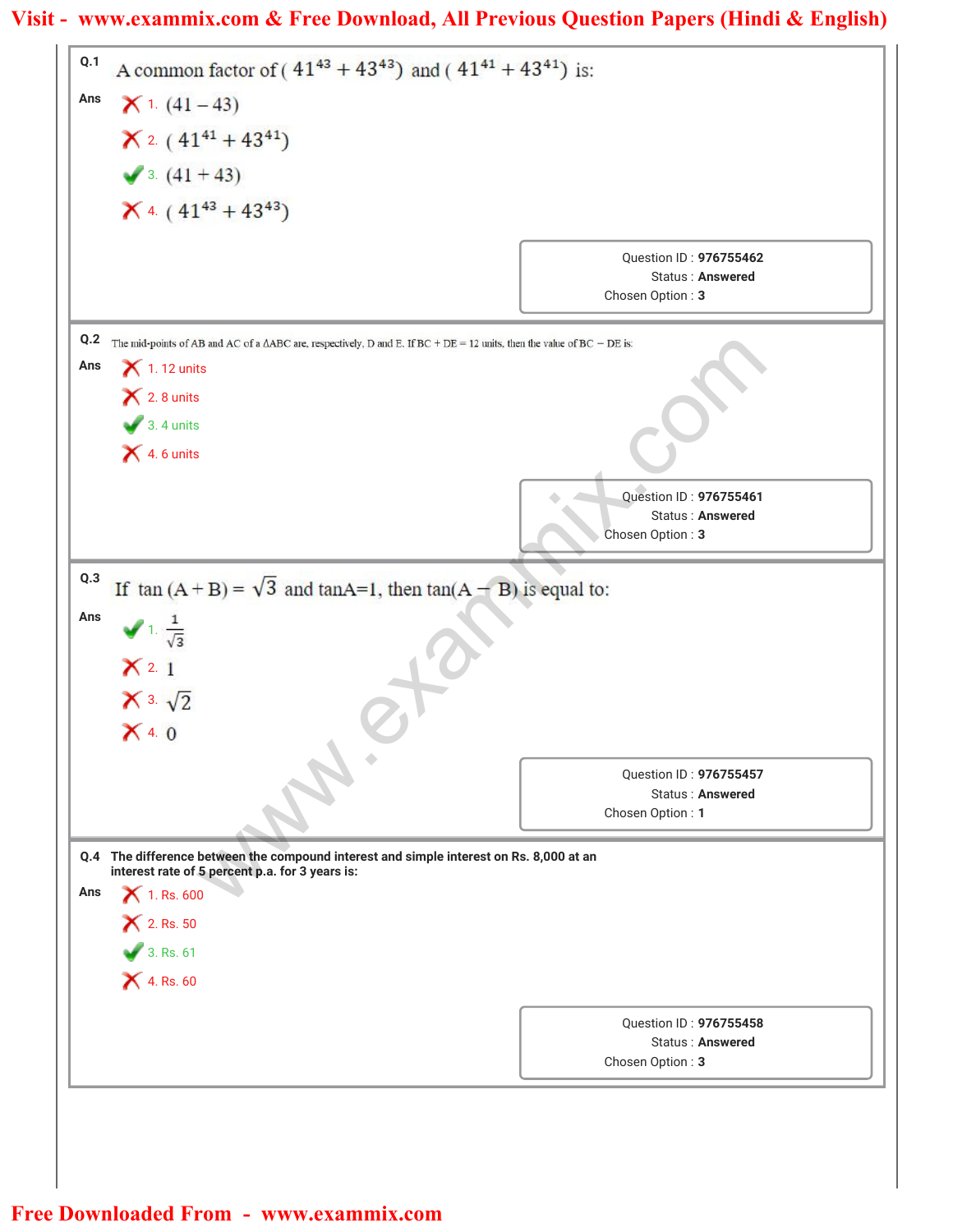|     | Q.5 A man covers a certain distance on scooter. Had he moved 3 km/h faster, he would have<br>taken 40 min less. If he had moved 2 km/h slower, he would have taken 40 min more. The<br>distance (in km) is:                                                                                 |                                             |
|-----|---------------------------------------------------------------------------------------------------------------------------------------------------------------------------------------------------------------------------------------------------------------------------------------------|---------------------------------------------|
| Ans | $\mathsf{X}$ 1.42                                                                                                                                                                                                                                                                           |                                             |
|     | $\mathsf{\times}$ 2.36                                                                                                                                                                                                                                                                      |                                             |
|     | 3.40                                                                                                                                                                                                                                                                                        |                                             |
|     | $\mathsf{X}$ 4.37                                                                                                                                                                                                                                                                           |                                             |
|     |                                                                                                                                                                                                                                                                                             |                                             |
|     |                                                                                                                                                                                                                                                                                             | Question ID: 976755464                      |
|     |                                                                                                                                                                                                                                                                                             | <b>Status: Answered</b>                     |
|     |                                                                                                                                                                                                                                                                                             | Chosen Option: 1                            |
| Q.6 | In the given figure, PA and PB are tangents to the circle with centre O such that angle APB = $50^\circ$ . The measure of angle                                                                                                                                                             |                                             |
|     | PAB is:                                                                                                                                                                                                                                                                                     |                                             |
|     |                                                                                                                                                                                                                                                                                             |                                             |
|     |                                                                                                                                                                                                                                                                                             |                                             |
|     |                                                                                                                                                                                                                                                                                             |                                             |
| Ans | $\blacktriangleright$ 1.25 degree                                                                                                                                                                                                                                                           |                                             |
|     | $2.65$ degree                                                                                                                                                                                                                                                                               |                                             |
|     | $\bigtimes$ 3.40 degree                                                                                                                                                                                                                                                                     |                                             |
|     | $\blacktriangleright$ 4.50 degree                                                                                                                                                                                                                                                           |                                             |
|     |                                                                                                                                                                                                                                                                                             |                                             |
|     |                                                                                                                                                                                                                                                                                             | Question ID: 976755460                      |
|     |                                                                                                                                                                                                                                                                                             | <b>Status: Answered</b><br>Chosen Option: 2 |
|     |                                                                                                                                                                                                                                                                                             |                                             |
|     | Q.7 15 men can complete a task in 20 days, however, it takes 24 women to finish it in 20 days. If                                                                                                                                                                                           |                                             |
| Ans | 10 men and 8 women undertake to complete the task, then they will take:<br>1.15 days                                                                                                                                                                                                        |                                             |
|     |                                                                                                                                                                                                                                                                                             |                                             |
|     | 2. 20 days                                                                                                                                                                                                                                                                                  |                                             |
|     | $\bigtimes$ 3.30 days                                                                                                                                                                                                                                                                       |                                             |
|     | <b>X</b> 4.10 days                                                                                                                                                                                                                                                                          |                                             |
|     |                                                                                                                                                                                                                                                                                             | Question ID: 976755463                      |
|     |                                                                                                                                                                                                                                                                                             | Status: Answered                            |
|     |                                                                                                                                                                                                                                                                                             | Chosen Option: 2                            |
|     |                                                                                                                                                                                                                                                                                             |                                             |
|     |                                                                                                                                                                                                                                                                                             |                                             |
|     | Q.8 Aman, Rahul and Kiran start a partnership. They invested Rs 25000, Rs 30000 and Rs 40000<br>respectively. The stayed in partnership for 9 months, 6 months and 3 months respectively. If<br>total profit is Rs 140000, then what is the combined share of Aman and Kiran in the profit? |                                             |
|     | $\bigtimes$ 1. Rs 80000                                                                                                                                                                                                                                                                     |                                             |
|     |                                                                                                                                                                                                                                                                                             |                                             |
|     | × 2. Rs 100000                                                                                                                                                                                                                                                                              |                                             |
|     | × 3. Rs 72000                                                                                                                                                                                                                                                                               |                                             |
|     | 4. Rs 92000                                                                                                                                                                                                                                                                                 |                                             |
|     |                                                                                                                                                                                                                                                                                             | Question ID: 976755459                      |
| Ans |                                                                                                                                                                                                                                                                                             | Status: Answered<br>Chosen Option: 4        |

Section : **Current Affairs**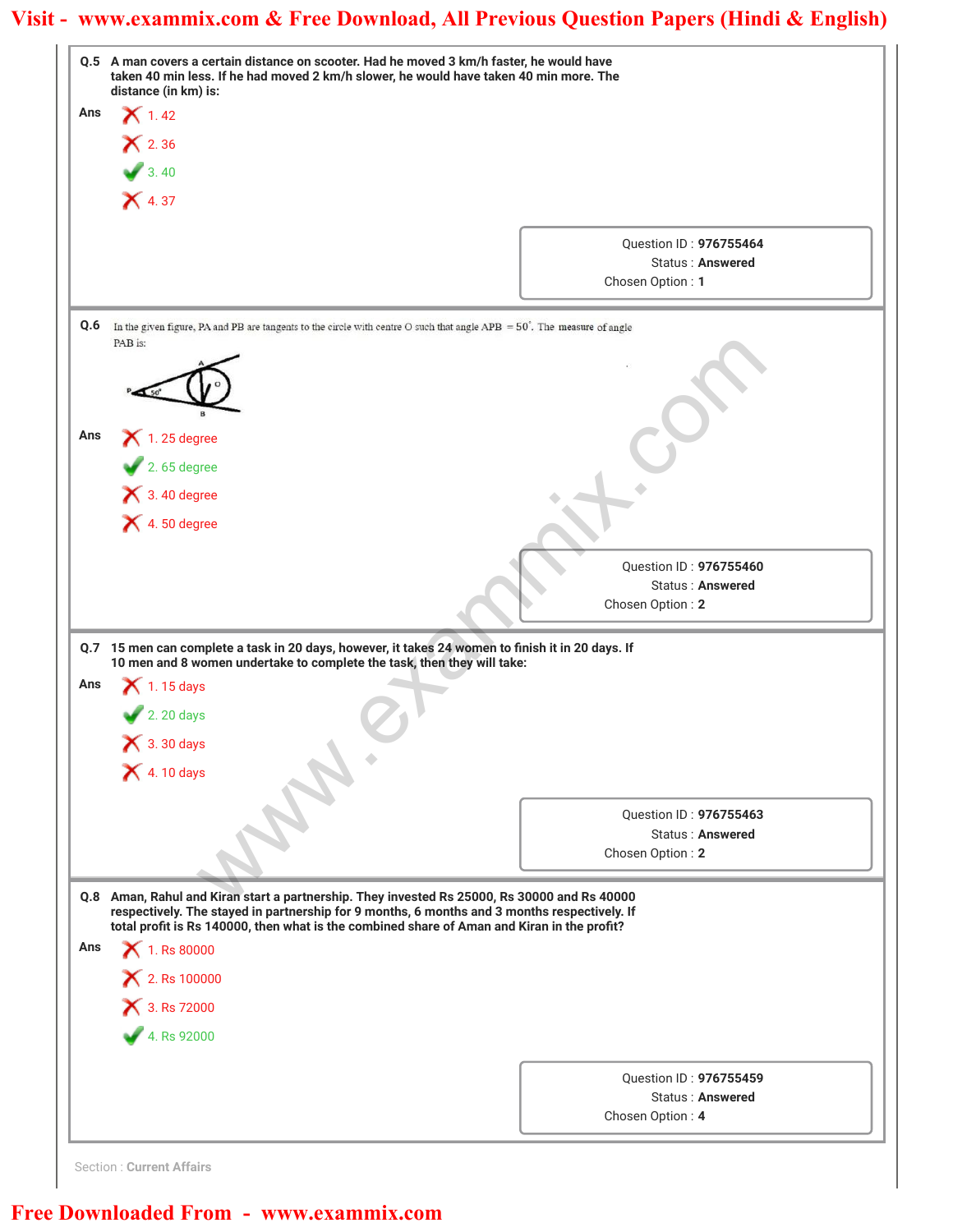| $X$ 1. USA<br>2. New Zealand<br>$\bigtimes$ 3. India<br>X 4. Srilanka<br>Question ID: 976755468<br>Status: Answered<br>Chosen Option: 2<br>Q.2 Who won the Man Booker International Prize 2019 for the novel-Celestial Bodies?<br>1. Han Kang<br>X 2. David Grossman<br>3. Jokha Alharthi<br>4. Olga Tokarczuk<br>Question ID: 976755470<br>Status: Answered<br>Chosen Option: 2<br>Q.3 Who among the following was selected as the player of the tournament in ICC Cricket World<br>Cup 2019?<br>1. David Warner<br>X 2. Rohit Sharma<br>3. Shakib Al Hassan<br>4. Kane Williamson<br>Question ID: 976755472<br><b>Status: Answered</b><br>Chosen Option: 2<br>Q.4 Which country hosted the 11th 'BRICS Summit 2019'?<br>$\blacktriangleright$ 1. Russia<br>Ans<br>$\frac{1}{\sqrt{2}}$ 2. India<br>$\frac{1}{\sqrt{2}}$ 3. China<br>$\frac{1}{\sqrt{2}}$ 4. Brazil<br>Question ID: 976755465<br><b>Status: Answered</b><br>Chosen Option: 4 |     | Q.1 Name the country which banned single-use plastic shopping bags with effect from July 1,<br>2019? |  |
|-----------------------------------------------------------------------------------------------------------------------------------------------------------------------------------------------------------------------------------------------------------------------------------------------------------------------------------------------------------------------------------------------------------------------------------------------------------------------------------------------------------------------------------------------------------------------------------------------------------------------------------------------------------------------------------------------------------------------------------------------------------------------------------------------------------------------------------------------------------------------------------------------------------------------------------------------|-----|------------------------------------------------------------------------------------------------------|--|
|                                                                                                                                                                                                                                                                                                                                                                                                                                                                                                                                                                                                                                                                                                                                                                                                                                                                                                                                               | Ans |                                                                                                      |  |
|                                                                                                                                                                                                                                                                                                                                                                                                                                                                                                                                                                                                                                                                                                                                                                                                                                                                                                                                               |     |                                                                                                      |  |
|                                                                                                                                                                                                                                                                                                                                                                                                                                                                                                                                                                                                                                                                                                                                                                                                                                                                                                                                               |     |                                                                                                      |  |
|                                                                                                                                                                                                                                                                                                                                                                                                                                                                                                                                                                                                                                                                                                                                                                                                                                                                                                                                               |     |                                                                                                      |  |
|                                                                                                                                                                                                                                                                                                                                                                                                                                                                                                                                                                                                                                                                                                                                                                                                                                                                                                                                               |     |                                                                                                      |  |
|                                                                                                                                                                                                                                                                                                                                                                                                                                                                                                                                                                                                                                                                                                                                                                                                                                                                                                                                               |     |                                                                                                      |  |
|                                                                                                                                                                                                                                                                                                                                                                                                                                                                                                                                                                                                                                                                                                                                                                                                                                                                                                                                               |     |                                                                                                      |  |
|                                                                                                                                                                                                                                                                                                                                                                                                                                                                                                                                                                                                                                                                                                                                                                                                                                                                                                                                               |     |                                                                                                      |  |
|                                                                                                                                                                                                                                                                                                                                                                                                                                                                                                                                                                                                                                                                                                                                                                                                                                                                                                                                               | Ans |                                                                                                      |  |
|                                                                                                                                                                                                                                                                                                                                                                                                                                                                                                                                                                                                                                                                                                                                                                                                                                                                                                                                               |     |                                                                                                      |  |
|                                                                                                                                                                                                                                                                                                                                                                                                                                                                                                                                                                                                                                                                                                                                                                                                                                                                                                                                               |     |                                                                                                      |  |
|                                                                                                                                                                                                                                                                                                                                                                                                                                                                                                                                                                                                                                                                                                                                                                                                                                                                                                                                               |     |                                                                                                      |  |
|                                                                                                                                                                                                                                                                                                                                                                                                                                                                                                                                                                                                                                                                                                                                                                                                                                                                                                                                               |     |                                                                                                      |  |
|                                                                                                                                                                                                                                                                                                                                                                                                                                                                                                                                                                                                                                                                                                                                                                                                                                                                                                                                               |     |                                                                                                      |  |
|                                                                                                                                                                                                                                                                                                                                                                                                                                                                                                                                                                                                                                                                                                                                                                                                                                                                                                                                               |     |                                                                                                      |  |
|                                                                                                                                                                                                                                                                                                                                                                                                                                                                                                                                                                                                                                                                                                                                                                                                                                                                                                                                               |     |                                                                                                      |  |
|                                                                                                                                                                                                                                                                                                                                                                                                                                                                                                                                                                                                                                                                                                                                                                                                                                                                                                                                               |     |                                                                                                      |  |
|                                                                                                                                                                                                                                                                                                                                                                                                                                                                                                                                                                                                                                                                                                                                                                                                                                                                                                                                               | Ans |                                                                                                      |  |
|                                                                                                                                                                                                                                                                                                                                                                                                                                                                                                                                                                                                                                                                                                                                                                                                                                                                                                                                               |     |                                                                                                      |  |
|                                                                                                                                                                                                                                                                                                                                                                                                                                                                                                                                                                                                                                                                                                                                                                                                                                                                                                                                               |     |                                                                                                      |  |
|                                                                                                                                                                                                                                                                                                                                                                                                                                                                                                                                                                                                                                                                                                                                                                                                                                                                                                                                               |     |                                                                                                      |  |
|                                                                                                                                                                                                                                                                                                                                                                                                                                                                                                                                                                                                                                                                                                                                                                                                                                                                                                                                               |     |                                                                                                      |  |
|                                                                                                                                                                                                                                                                                                                                                                                                                                                                                                                                                                                                                                                                                                                                                                                                                                                                                                                                               |     |                                                                                                      |  |
|                                                                                                                                                                                                                                                                                                                                                                                                                                                                                                                                                                                                                                                                                                                                                                                                                                                                                                                                               |     |                                                                                                      |  |
|                                                                                                                                                                                                                                                                                                                                                                                                                                                                                                                                                                                                                                                                                                                                                                                                                                                                                                                                               |     |                                                                                                      |  |
|                                                                                                                                                                                                                                                                                                                                                                                                                                                                                                                                                                                                                                                                                                                                                                                                                                                                                                                                               |     |                                                                                                      |  |
|                                                                                                                                                                                                                                                                                                                                                                                                                                                                                                                                                                                                                                                                                                                                                                                                                                                                                                                                               |     |                                                                                                      |  |
|                                                                                                                                                                                                                                                                                                                                                                                                                                                                                                                                                                                                                                                                                                                                                                                                                                                                                                                                               |     |                                                                                                      |  |
|                                                                                                                                                                                                                                                                                                                                                                                                                                                                                                                                                                                                                                                                                                                                                                                                                                                                                                                                               |     |                                                                                                      |  |
|                                                                                                                                                                                                                                                                                                                                                                                                                                                                                                                                                                                                                                                                                                                                                                                                                                                                                                                                               |     |                                                                                                      |  |
|                                                                                                                                                                                                                                                                                                                                                                                                                                                                                                                                                                                                                                                                                                                                                                                                                                                                                                                                               |     |                                                                                                      |  |
|                                                                                                                                                                                                                                                                                                                                                                                                                                                                                                                                                                                                                                                                                                                                                                                                                                                                                                                                               |     |                                                                                                      |  |
|                                                                                                                                                                                                                                                                                                                                                                                                                                                                                                                                                                                                                                                                                                                                                                                                                                                                                                                                               |     |                                                                                                      |  |
|                                                                                                                                                                                                                                                                                                                                                                                                                                                                                                                                                                                                                                                                                                                                                                                                                                                                                                                                               |     |                                                                                                      |  |
|                                                                                                                                                                                                                                                                                                                                                                                                                                                                                                                                                                                                                                                                                                                                                                                                                                                                                                                                               |     |                                                                                                      |  |
|                                                                                                                                                                                                                                                                                                                                                                                                                                                                                                                                                                                                                                                                                                                                                                                                                                                                                                                                               |     |                                                                                                      |  |
|                                                                                                                                                                                                                                                                                                                                                                                                                                                                                                                                                                                                                                                                                                                                                                                                                                                                                                                                               |     |                                                                                                      |  |
|                                                                                                                                                                                                                                                                                                                                                                                                                                                                                                                                                                                                                                                                                                                                                                                                                                                                                                                                               |     |                                                                                                      |  |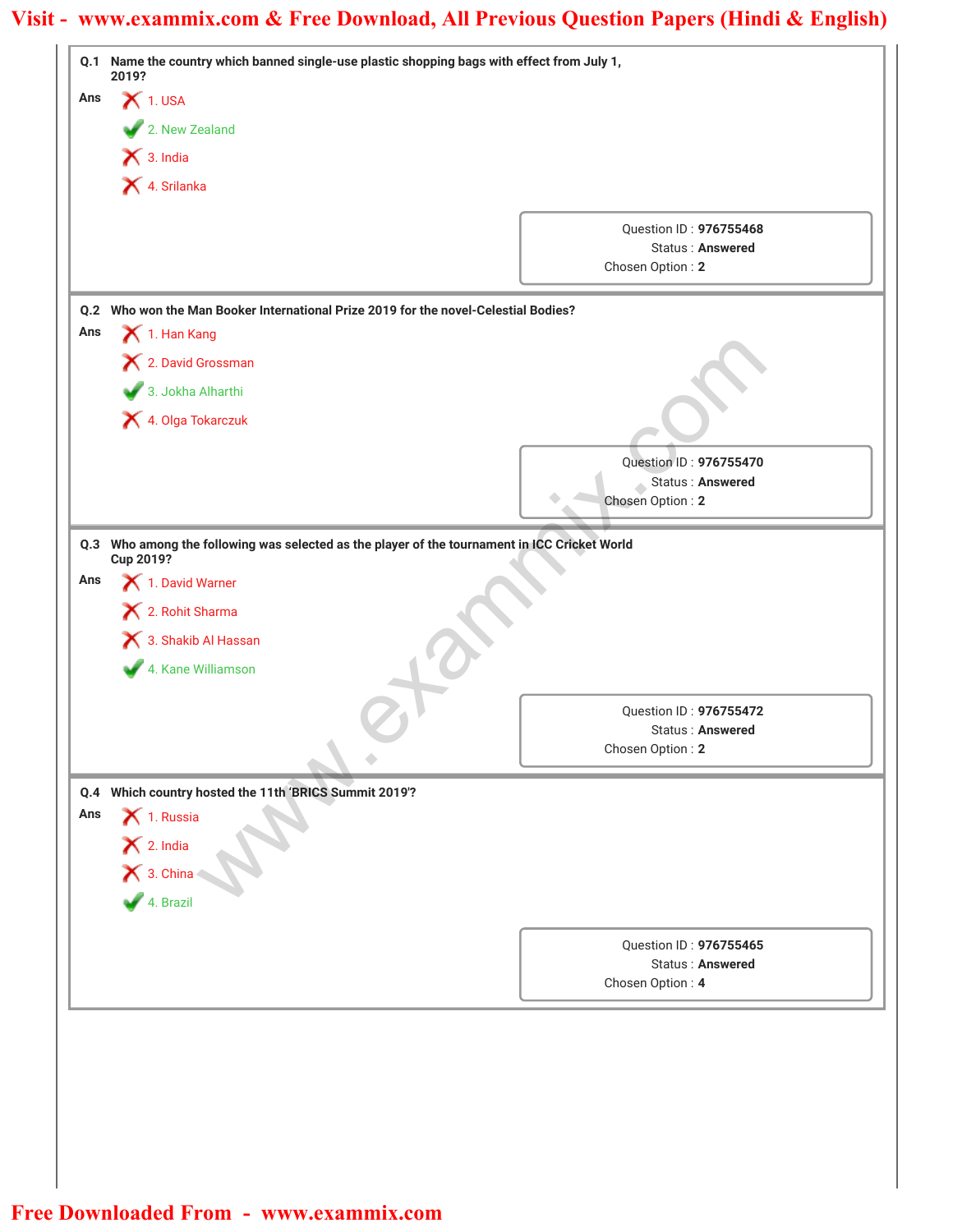| Ans | $\blacktriangleright$ 1. England                                                                                                                |                                                       |
|-----|-------------------------------------------------------------------------------------------------------------------------------------------------|-------------------------------------------------------|
|     | X 2. South Africa                                                                                                                               |                                                       |
|     | 3. Australia                                                                                                                                    |                                                       |
|     | 4. India                                                                                                                                        |                                                       |
|     |                                                                                                                                                 |                                                       |
|     |                                                                                                                                                 | Question ID: 976755471<br><b>Status: Answered</b>     |
|     |                                                                                                                                                 | Chosen Option: 3                                      |
|     | Q.6 On 15 December 2019, the Ministry of Coal has decided to establish a 'Sustainable<br>Development Cell'. What is the objective of this cell? |                                                       |
| Ans | 1. To promote environment friendly and sustainable coal mining                                                                                  |                                                       |
|     | X 2. To promote inclusive and sustainable industrialization                                                                                     |                                                       |
|     | $\boldsymbol{\times}$ 3. To promote environment friendly sustainable development                                                                |                                                       |
|     | X 4. To achieve a better and more sustainable future for all                                                                                    |                                                       |
|     |                                                                                                                                                 |                                                       |
|     |                                                                                                                                                 | Question ID: 976755469                                |
|     |                                                                                                                                                 | Status: Answered<br>Chosen Option: 1                  |
|     | Q.7 Which State government launched the mobile application, 'e-Ganna', for the sugarcane                                                        |                                                       |
|     | farmers?                                                                                                                                        |                                                       |
| Ans | 1. Madhya Pradesh                                                                                                                               |                                                       |
|     | 2. Uttar Pradesh                                                                                                                                |                                                       |
|     | X 3. Gujarat                                                                                                                                    |                                                       |
|     | X 4. Bihar                                                                                                                                      |                                                       |
|     |                                                                                                                                                 |                                                       |
|     |                                                                                                                                                 | Question ID: 976755467                                |
|     |                                                                                                                                                 | Status: Answered                                      |
|     |                                                                                                                                                 | Chosen Option: 2                                      |
| Q.8 | Arantza Pena Popo won 'Doodle for Google' 2019 contest for her Doodle titled:                                                                   |                                                       |
| Ans | 1. "Birth of hip-hop"                                                                                                                           |                                                       |
|     | $\bigtimes$ 2. "The Wizard of Oz"                                                                                                               |                                                       |
|     | 3. "Once You Get It, Give It Back"                                                                                                              |                                                       |
|     | X 4. "The Great Wave of Kanagawa"                                                                                                               |                                                       |
|     |                                                                                                                                                 |                                                       |
|     |                                                                                                                                                 | Question ID: 976755466<br><b>Status: Not Answered</b> |
|     |                                                                                                                                                 | Chosen Option: --                                     |
|     |                                                                                                                                                 |                                                       |
|     | Section: English                                                                                                                                |                                                       |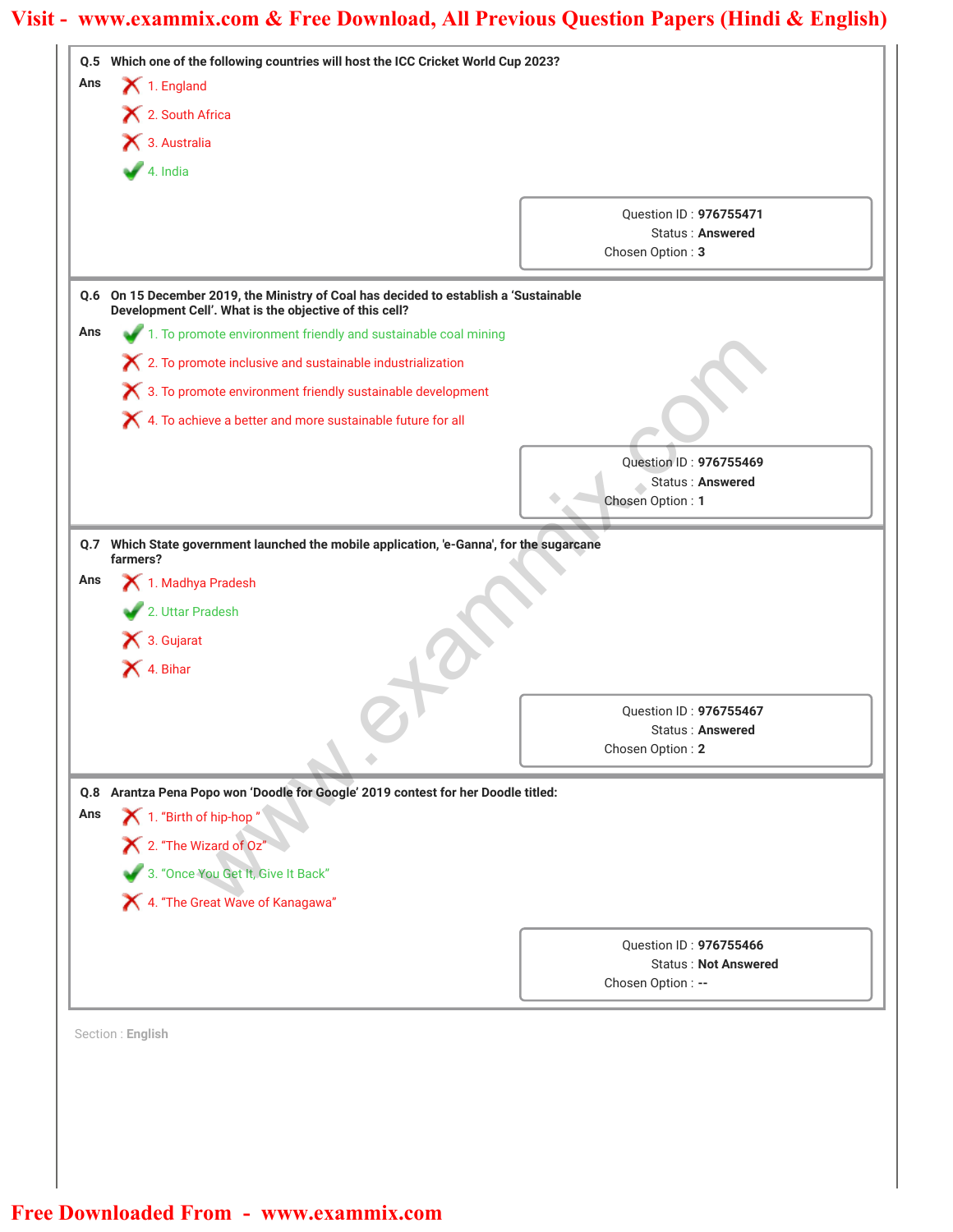|     | Q.1 Select the most appropriate synonym of the given word.                                    |                                                   |
|-----|-----------------------------------------------------------------------------------------------|---------------------------------------------------|
|     | <b>TRANSPARENT</b>                                                                            |                                                   |
| Ans | $\blacktriangleright$ 1. distinct                                                             |                                                   |
|     | X 2. obscure                                                                                  |                                                   |
|     | 3. crystal clear                                                                              |                                                   |
|     | 1. vague                                                                                      |                                                   |
|     |                                                                                               |                                                   |
|     |                                                                                               | Question ID: 976755480<br><b>Status: Answered</b> |
|     |                                                                                               | Chosen Option: 3                                  |
|     | Q.2 Select the option that can be used as a one-word substitute for the given group of words. |                                                   |
|     | A period in which you recover from illness                                                    |                                                   |
| Ans | $\blacktriangleright$ 1. Constellation                                                        |                                                   |
|     | X 2. Claque                                                                                   |                                                   |
|     | 3. Convalescence                                                                              |                                                   |
|     | X 4. Cortege                                                                                  |                                                   |
|     |                                                                                               |                                                   |
|     |                                                                                               | Question ID: 976755479                            |
|     |                                                                                               | <b>Status: Not Answered</b><br>Chosen Option: --  |
|     |                                                                                               |                                                   |
|     | Q.3 Select the most appropriate ANTONYM of the given word.                                    |                                                   |
|     | <b>ERRATIC</b>                                                                                |                                                   |
| Ans | $\blacktriangleright$ 1. Stray                                                                |                                                   |
|     | X 2. Arbitrary                                                                                |                                                   |
|     | 3. Regular                                                                                    |                                                   |
|     | X 4. Random                                                                                   |                                                   |
|     |                                                                                               | Question ID: 976755475                            |
|     |                                                                                               | <b>Status: Answered</b>                           |
|     |                                                                                               | Chosen Option: 4                                  |
|     | Q.4 Choose the correctly spelt word from the given options.                                   |                                                   |
| Ans | 1. Questionaire                                                                               |                                                   |
|     | X 2. Questionnare                                                                             |                                                   |
|     | 3. Questionnaire                                                                              |                                                   |
|     | X 4. Questinaire                                                                              |                                                   |
|     |                                                                                               |                                                   |
|     |                                                                                               | Question ID: 976755477<br><b>Status: Answered</b> |
|     |                                                                                               | Chosen Option: 1                                  |
|     |                                                                                               |                                                   |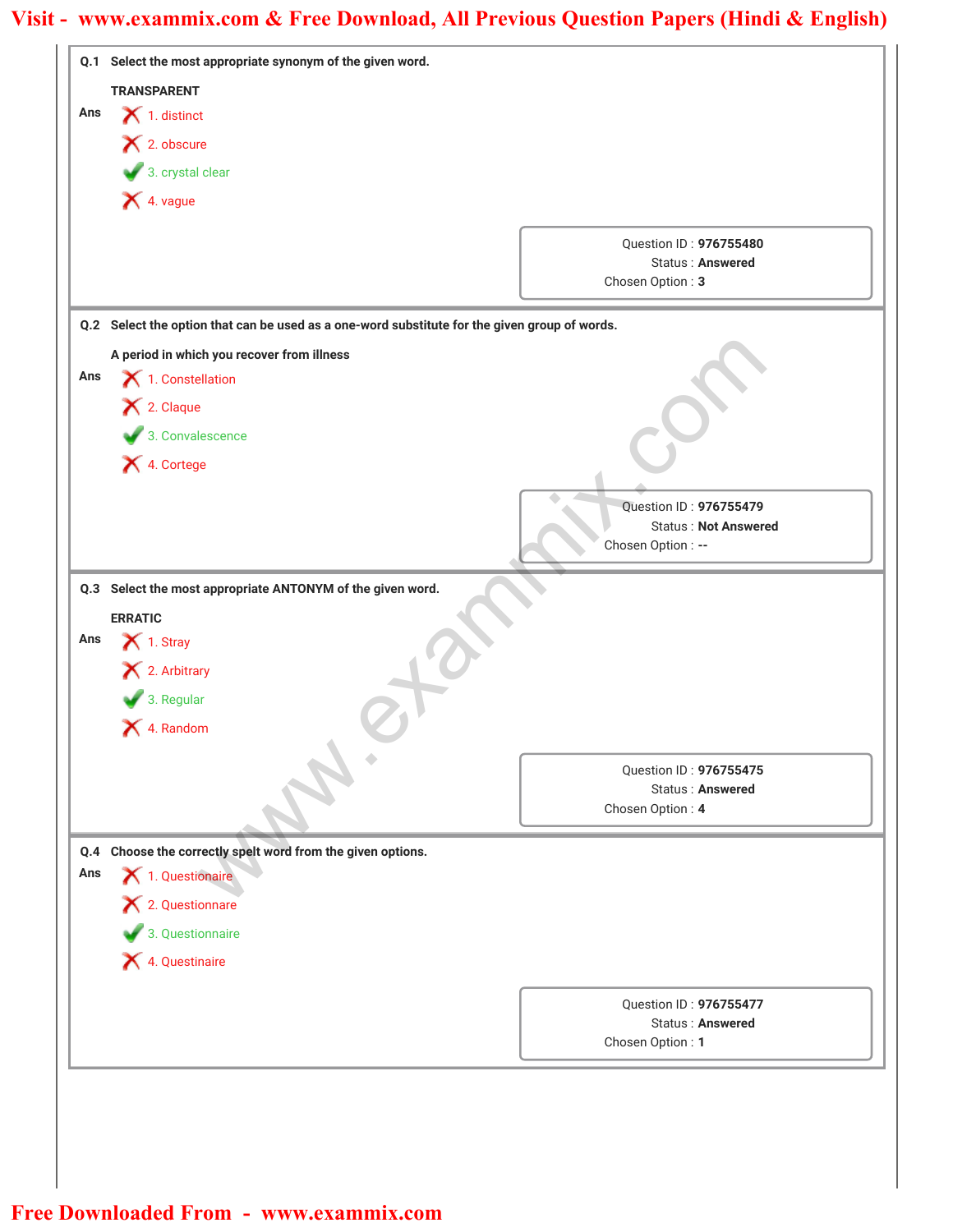|     | Q.5 The following sentence has been divided into four parts. One of them contains an error.<br>Select the part that contains the error from the given options. |                                                                       |
|-----|----------------------------------------------------------------------------------------------------------------------------------------------------------------|-----------------------------------------------------------------------|
|     | She worked hard / so that she / was win / the prize.                                                                                                           |                                                                       |
| Ans | $\blacktriangleright$ 1. the prize                                                                                                                             |                                                                       |
|     | X 2. She worked hard                                                                                                                                           |                                                                       |
|     | $\bullet$ 3. was win                                                                                                                                           |                                                                       |
|     | 4. so that she                                                                                                                                                 |                                                                       |
|     |                                                                                                                                                                |                                                                       |
|     |                                                                                                                                                                | Question ID: 976755473                                                |
|     |                                                                                                                                                                | Status: Answered<br>Chosen Option: 3                                  |
|     |                                                                                                                                                                |                                                                       |
|     | Q.6 Select the correct indirect form of the given sentence.                                                                                                    |                                                                       |
|     | The boy's mother said, "I shall come with you."                                                                                                                |                                                                       |
| Ans | $\bigtimes$ 1. The boy's mother said that she shall come with us.                                                                                              |                                                                       |
|     | 2. The boy's mother said that she would go with us.                                                                                                            |                                                                       |
|     | 3. The boy's mother asked that she should go with us                                                                                                           |                                                                       |
|     | X 4. The boy's mother told that she shall go with us.                                                                                                          |                                                                       |
|     |                                                                                                                                                                |                                                                       |
|     |                                                                                                                                                                | Question ID: 976755474                                                |
|     |                                                                                                                                                                | <b>Status: Answered</b><br>Chosen Option: 3                           |
| Ans | Your better half<br>1. Your husband or wife<br>2. Your sister<br>3. Your teacher                                                                               |                                                                       |
|     | 4. Your colleague                                                                                                                                              |                                                                       |
|     |                                                                                                                                                                |                                                                       |
|     |                                                                                                                                                                | Question ID: 976755478<br>Status: Answered                            |
|     |                                                                                                                                                                | Chosen Option: 1                                                      |
|     |                                                                                                                                                                |                                                                       |
|     |                                                                                                                                                                |                                                                       |
|     | Q.8 Choose the most appropriate option to fill in the blank.                                                                                                   |                                                                       |
|     | India has the _____ tea garden in the world.                                                                                                                   |                                                                       |
| Ans | $\bigtimes$ 1. big                                                                                                                                             |                                                                       |
|     | 2. largest                                                                                                                                                     |                                                                       |
|     | $\blacktriangleright$ 3. larger                                                                                                                                |                                                                       |
|     | X 4. large                                                                                                                                                     |                                                                       |
|     |                                                                                                                                                                |                                                                       |
|     |                                                                                                                                                                | Question ID: 976755476<br><b>Status: Answered</b><br>Chosen Option: 2 |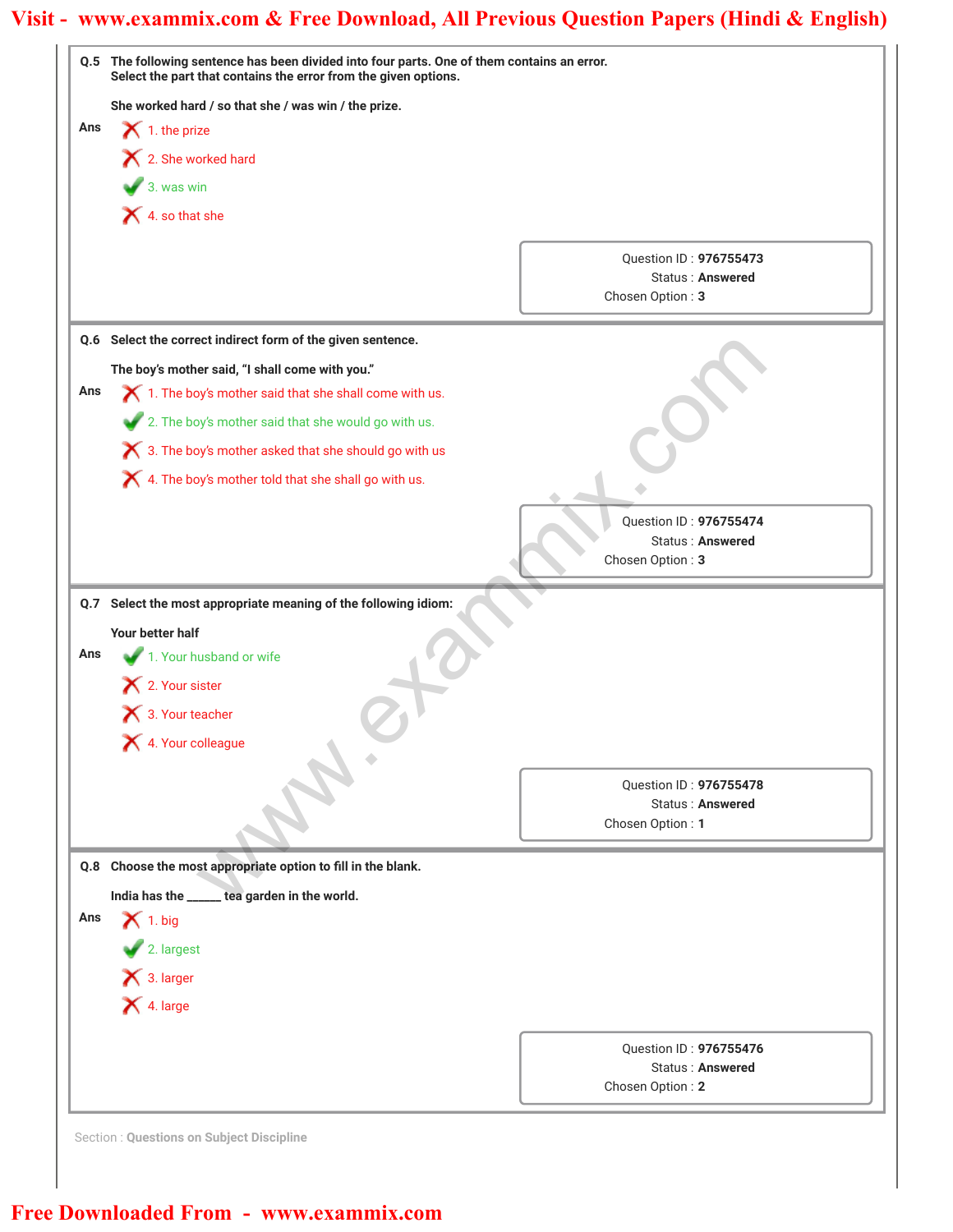|     | Q.1 An inductor connected in series with a DC source, in a closed circuit, will behave in steady<br>state as: |                                                   |
|-----|---------------------------------------------------------------------------------------------------------------|---------------------------------------------------|
| Ans | $\blacktriangleright$ 1. open circuit                                                                         |                                                   |
|     | X 2. resistance                                                                                               |                                                   |
|     | × 3. voltage source                                                                                           |                                                   |
|     | 4. current source                                                                                             |                                                   |
|     |                                                                                                               |                                                   |
|     |                                                                                                               | Question ID: 976755493<br><b>Status: Answered</b> |
|     |                                                                                                               | Chosen Option: 4                                  |
| Q.2 | Daily peak sun hour is defined as:                                                                            |                                                   |
| Ans | 1. equivalent to the number of hours of solar irradiance                                                      |                                                   |
|     | $\boldsymbol{\times}$ 2. the amount of heat generated in a day                                                |                                                   |
|     | X 3. the amount of load availability in a day                                                                 |                                                   |
|     | X 4. the amount of electricity generated in a day                                                             |                                                   |
|     |                                                                                                               |                                                   |
|     |                                                                                                               | Question ID: 976755548                            |
|     |                                                                                                               | Status: Answered<br>Chosen Option: 1              |
|     |                                                                                                               |                                                   |
|     | Q.3 Sputtering is a technique used for:                                                                       |                                                   |
| Ans | 1. sputtering of electronics                                                                                  |                                                   |
|     | $\blacktriangleright$ 2. name deposition                                                                      |                                                   |
|     | 8. water deposition                                                                                           |                                                   |
|     | 4. thin film deposition                                                                                       |                                                   |
|     |                                                                                                               | Question ID: 976755540                            |
|     |                                                                                                               | <b>Status: Answered</b>                           |
|     |                                                                                                               | Chosen Option: 3                                  |
|     | Q.4 As per Government of India plans, The capacity of renewable energy based power plants, to                 |                                                   |
|     | be installed by 2022 is:                                                                                      |                                                   |
| Ans | $\bigtimes$ 1.150 GW                                                                                          |                                                   |
|     | <b>X</b> 2.200 GW                                                                                             |                                                   |
|     | 3. 175 GW<br><b>X</b> 4. 300 GW                                                                               |                                                   |
|     |                                                                                                               |                                                   |
|     |                                                                                                               |                                                   |
|     |                                                                                                               | Question ID: 976755554<br><b>Status: Answered</b> |
|     |                                                                                                               | Chosen Option: 3                                  |
|     |                                                                                                               |                                                   |
|     |                                                                                                               |                                                   |
|     |                                                                                                               |                                                   |
|     |                                                                                                               |                                                   |
|     |                                                                                                               |                                                   |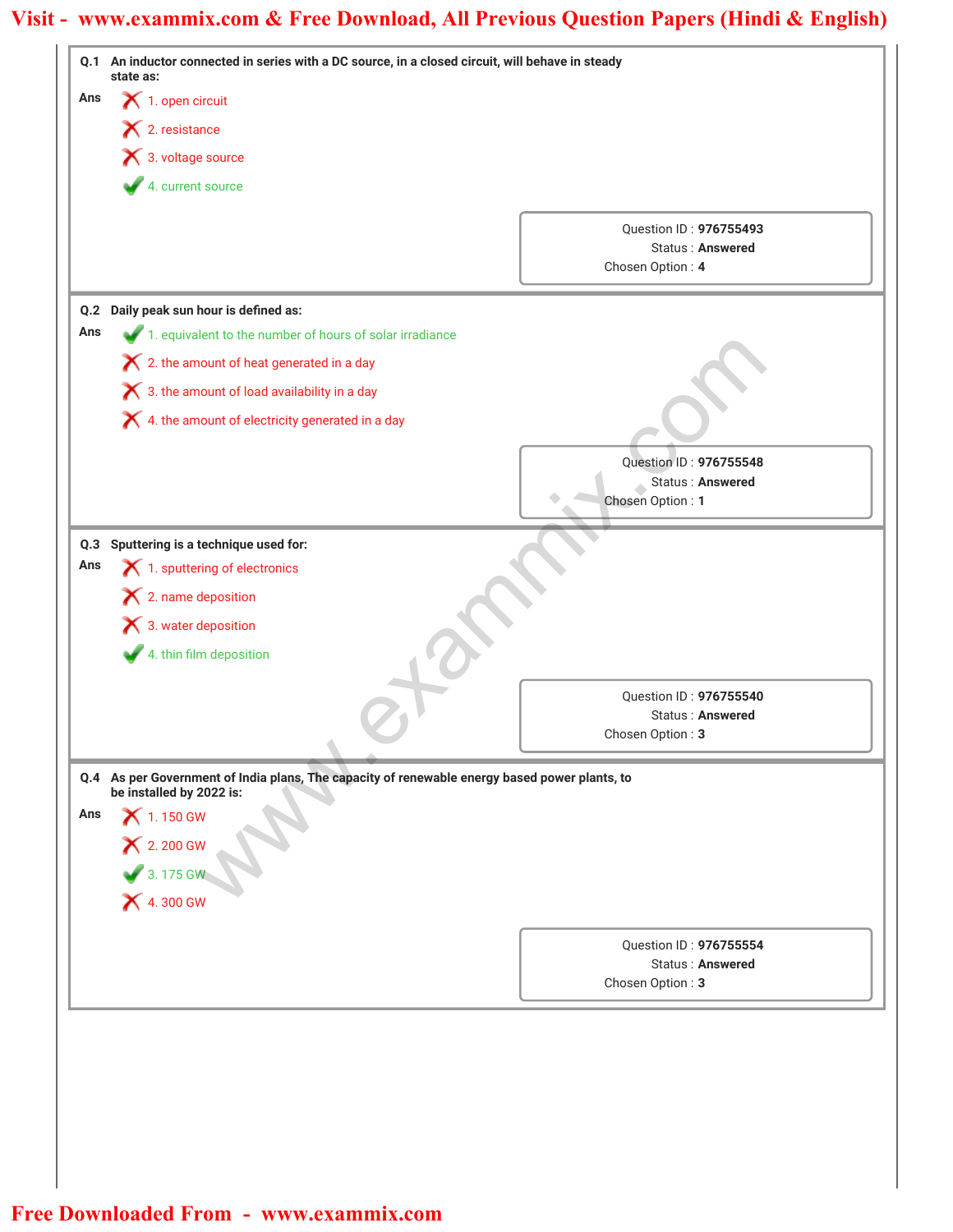| Ans        |                                                                                                                | Q.5 Which of the following methods is used for measurement of solar radiation data? |
|------------|----------------------------------------------------------------------------------------------------------------|-------------------------------------------------------------------------------------|
|            | 1. Frequency meter                                                                                             |                                                                                     |
|            | X 2. Power factor meter                                                                                        |                                                                                     |
|            | X 3. Astrology                                                                                                 |                                                                                     |
|            | 4. Numerical weather prediction                                                                                |                                                                                     |
|            |                                                                                                                | Question ID: 976755527                                                              |
|            |                                                                                                                | Status: Answered                                                                    |
|            |                                                                                                                | Chosen Option: 4                                                                    |
|            | Q.6 Which of the following is NOT a source of electrical energy generation?                                    |                                                                                     |
| Ans        | $\bigtimes$ 1. Solar                                                                                           |                                                                                     |
|            | $2.$ Leaf                                                                                                      |                                                                                     |
|            | X 3. Wind                                                                                                      |                                                                                     |
|            | $\blacktriangleright$ 4. Coal                                                                                  |                                                                                     |
|            |                                                                                                                |                                                                                     |
|            |                                                                                                                | Question ID: 976755515                                                              |
|            |                                                                                                                | Status: Answered<br>Chosen Option: 2                                                |
|            |                                                                                                                |                                                                                     |
|            | Q.7 The parameter used for measuring the amount of energy withdrawn from a battery is                          |                                                                                     |
|            |                                                                                                                |                                                                                     |
|            | expressed as:                                                                                                  |                                                                                     |
|            | 1. balance of discharge                                                                                        |                                                                                     |
|            | X 2. voltage of discharge                                                                                      |                                                                                     |
|            | X 3. thermal of discharge                                                                                      |                                                                                     |
|            | 4. depth of discharge                                                                                          |                                                                                     |
|            |                                                                                                                | Question ID: 976755551                                                              |
|            |                                                                                                                | Status: Answered                                                                    |
|            |                                                                                                                | Chosen Option: 2                                                                    |
|            |                                                                                                                |                                                                                     |
|            | Q.8 The voltage across a terminal pair is a measure of _____ required to move a charge through<br>the element. |                                                                                     |
|            | $\blacktriangleright$ 1. temperature                                                                           |                                                                                     |
|            |                                                                                                                |                                                                                     |
|            |                                                                                                                |                                                                                     |
| Ans<br>Ans | 2. work<br>X 3. length<br>X 4. time                                                                            |                                                                                     |
|            |                                                                                                                |                                                                                     |
|            |                                                                                                                | Question ID: 976755488<br><b>Status: Answered</b>                                   |
|            |                                                                                                                | Chosen Option: 4                                                                    |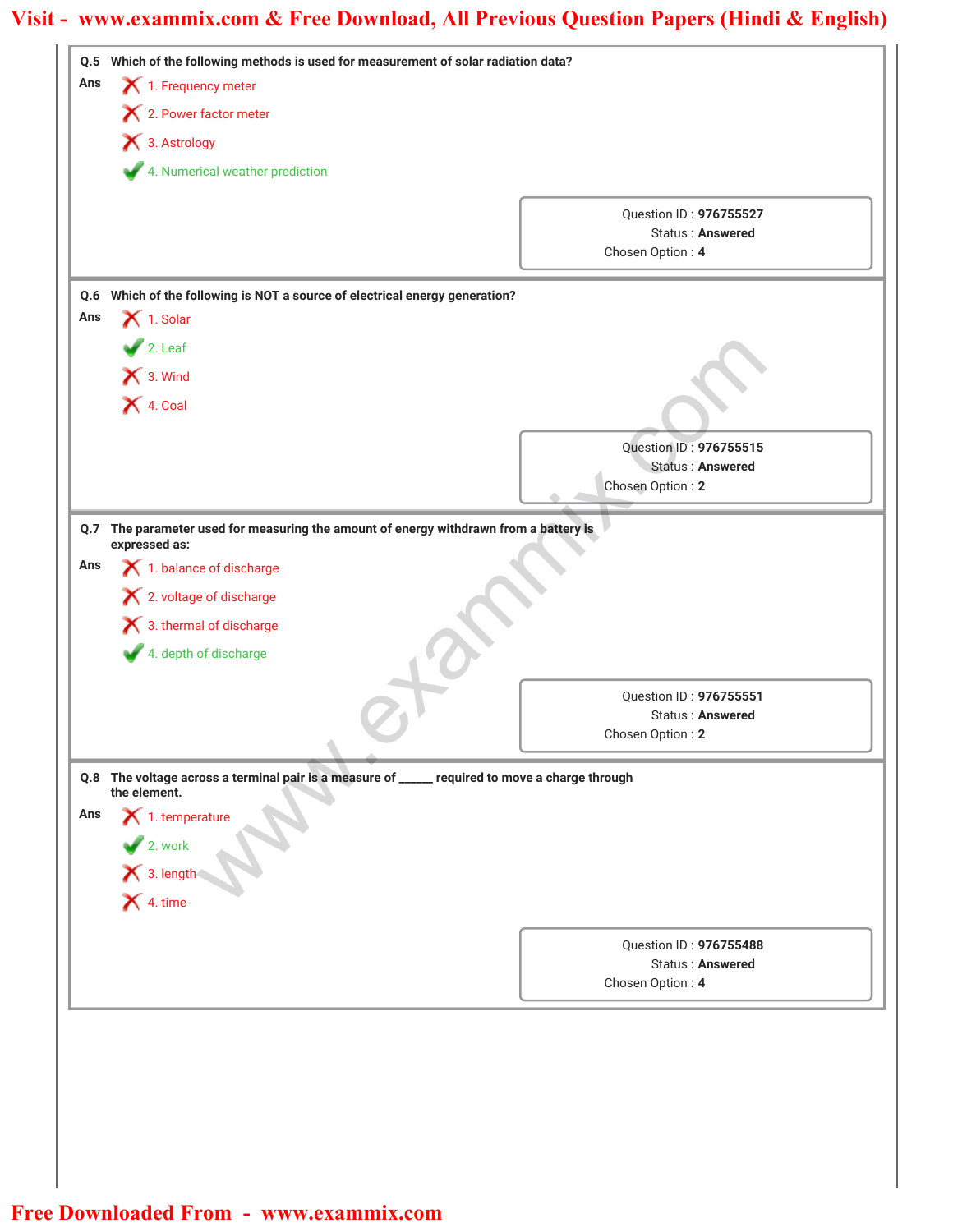| Q.9 | A three phase load consists of three similar inductive coils of resistances of 50 $\Omega$ and inductance of 0.3 H. The supply<br>voltage is 415 V and 50 Hz. What is the line current load which is star connected? |                                             |
|-----|----------------------------------------------------------------------------------------------------------------------------------------------------------------------------------------------------------------------|---------------------------------------------|
| Ans | $X$ 1.224.6 A                                                                                                                                                                                                        |                                             |
|     | 2.2.246 A                                                                                                                                                                                                            |                                             |
|     | <b>X</b> 3.0.2246 A                                                                                                                                                                                                  |                                             |
|     | <b>X</b> 4.22.46 A                                                                                                                                                                                                   |                                             |
|     |                                                                                                                                                                                                                      | Question ID: 976755503                      |
|     |                                                                                                                                                                                                                      | <b>Status: Answered</b>                     |
|     |                                                                                                                                                                                                                      | Chosen Option: 2                            |
|     | Q.10 Which of the following instruments is used for measurement of ground reflected radiation?                                                                                                                       |                                             |
| Ans | 1. Albedometer                                                                                                                                                                                                       |                                             |
|     | X 2. Hygrometer                                                                                                                                                                                                      |                                             |
|     | 3. Altitude meter                                                                                                                                                                                                    |                                             |
|     | 4. Watt meter                                                                                                                                                                                                        |                                             |
|     |                                                                                                                                                                                                                      | Question ID: 976755526                      |
|     |                                                                                                                                                                                                                      | Status: Answered                            |
|     |                                                                                                                                                                                                                      | Chosen Option: 1                            |
|     | Q.11 Which of the following is NOT a parameter of solar cell data sheet?                                                                                                                                             |                                             |
| Ans | 1. Voltage at maximum power point                                                                                                                                                                                    |                                             |
|     | 2. Short circuit voltage                                                                                                                                                                                             |                                             |
|     | $\blacktriangleright$ 3. Short circuit current                                                                                                                                                                       |                                             |
|     | X 4. Current at maximum power point                                                                                                                                                                                  |                                             |
|     |                                                                                                                                                                                                                      | Question ID: 976755523                      |
|     |                                                                                                                                                                                                                      | <b>Status: Answered</b><br>Chosen Option: 2 |
|     |                                                                                                                                                                                                                      |                                             |
|     | Q.12 Energy performance is defined as:                                                                                                                                                                               |                                             |
| Ans | 1. percentage of energy used at current rate of use compared to previous year rate of<br>use                                                                                                                         |                                             |
|     | 2. percentage of energy saved at current rate of use compared to reference year rate                                                                                                                                 |                                             |
|     | of use                                                                                                                                                                                                               |                                             |
|     | ◯ 3. percentage of energy used at current rate of use compared to reference year rate of                                                                                                                             |                                             |
|     | use<br>X 4. percentage of energy saved at current rate of use compared to previous year rate of                                                                                                                      |                                             |
|     | use                                                                                                                                                                                                                  |                                             |
|     |                                                                                                                                                                                                                      | Question ID: 976755482                      |
|     |                                                                                                                                                                                                                      | <b>Status: Answered</b>                     |
|     |                                                                                                                                                                                                                      | Chosen Option: 3                            |
|     |                                                                                                                                                                                                                      |                                             |
|     |                                                                                                                                                                                                                      |                                             |

I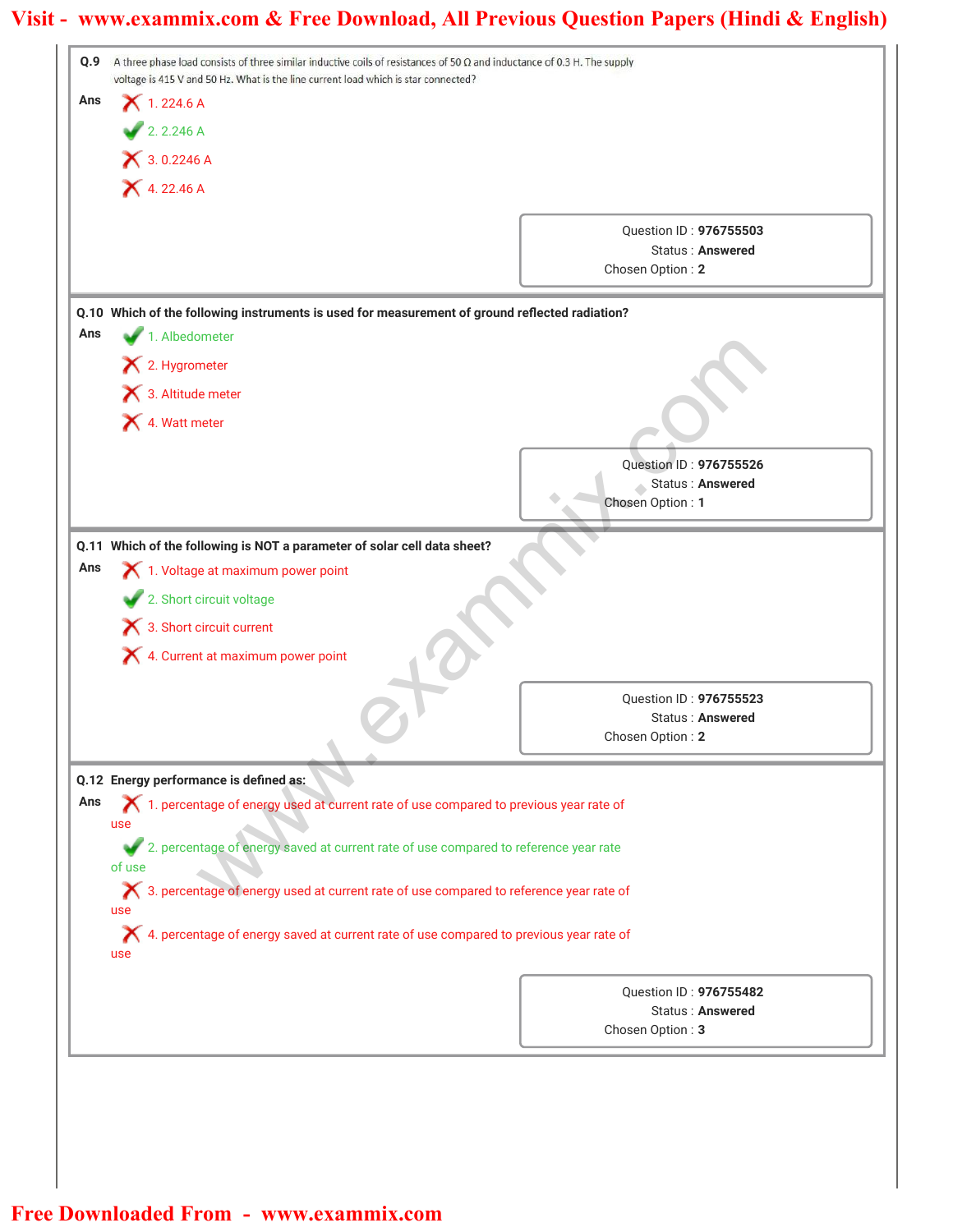| Ans | Q.13 The instrument used for measurement of solar irradiation is:<br>$\blacktriangleright$ 1. ammeter              |                                                                                               |
|-----|--------------------------------------------------------------------------------------------------------------------|-----------------------------------------------------------------------------------------------|
|     | × 2. voltmeter                                                                                                     |                                                                                               |
|     | 1 3. sun meter                                                                                                     |                                                                                               |
|     |                                                                                                                    |                                                                                               |
|     | 4. pyranometer                                                                                                     |                                                                                               |
|     |                                                                                                                    | Question ID: 976755525                                                                        |
|     |                                                                                                                    | <b>Status: Answered</b>                                                                       |
|     |                                                                                                                    | Chosen Option: 4                                                                              |
|     | Q.14 The slip of a three-phase induction motor is 1.0. What is the state of the motor?                             |                                                                                               |
| Ans | 1. Running at variable speed                                                                                       |                                                                                               |
|     | X 2. Running at full speed                                                                                         |                                                                                               |
|     | 3. Standstill                                                                                                      |                                                                                               |
|     | X 4. Running at half speed                                                                                         |                                                                                               |
|     |                                                                                                                    |                                                                                               |
|     |                                                                                                                    | Question ID: 976755506<br><b>Status: Answered</b>                                             |
|     |                                                                                                                    | Chosen Option: 3                                                                              |
|     |                                                                                                                    |                                                                                               |
|     |                                                                                                                    | Q.15 Determine the angle through which a coil turns when a deflection of 42 mm is observed on |
| Ans | the scale of a galvanometer placed at a distance of 0.6 m from the mirror.<br>$\blacktriangleright$ 1.0.35 radians |                                                                                               |
|     | $\sqrt{2.0.035}$ radians                                                                                           |                                                                                               |
|     | $\bigtimes$ 3.35 radians                                                                                           |                                                                                               |
|     |                                                                                                                    |                                                                                               |
|     |                                                                                                                    |                                                                                               |
|     | $\blacktriangleright$ 4.3.5 radians                                                                                |                                                                                               |
|     |                                                                                                                    | Question ID: 976755508                                                                        |
|     |                                                                                                                    | <b>Status: Not Answered</b>                                                                   |
|     |                                                                                                                    | Chosen Option: --                                                                             |
|     | Q.16 The battery is required in which type of solar power plant:                                                   |                                                                                               |
| Ans | 1. Grid connected                                                                                                  |                                                                                               |
|     |                                                                                                                    |                                                                                               |
|     |                                                                                                                    |                                                                                               |
|     |                                                                                                                    |                                                                                               |
|     | 2. Standalone<br>X 3. Anti-islanding<br>X 4. LVRT                                                                  |                                                                                               |
|     |                                                                                                                    | Question ID: 976755547                                                                        |
|     |                                                                                                                    | Status: Answered                                                                              |
|     |                                                                                                                    | Chosen Option: 2                                                                              |
|     |                                                                                                                    |                                                                                               |
|     |                                                                                                                    |                                                                                               |
|     |                                                                                                                    |                                                                                               |
|     |                                                                                                                    |                                                                                               |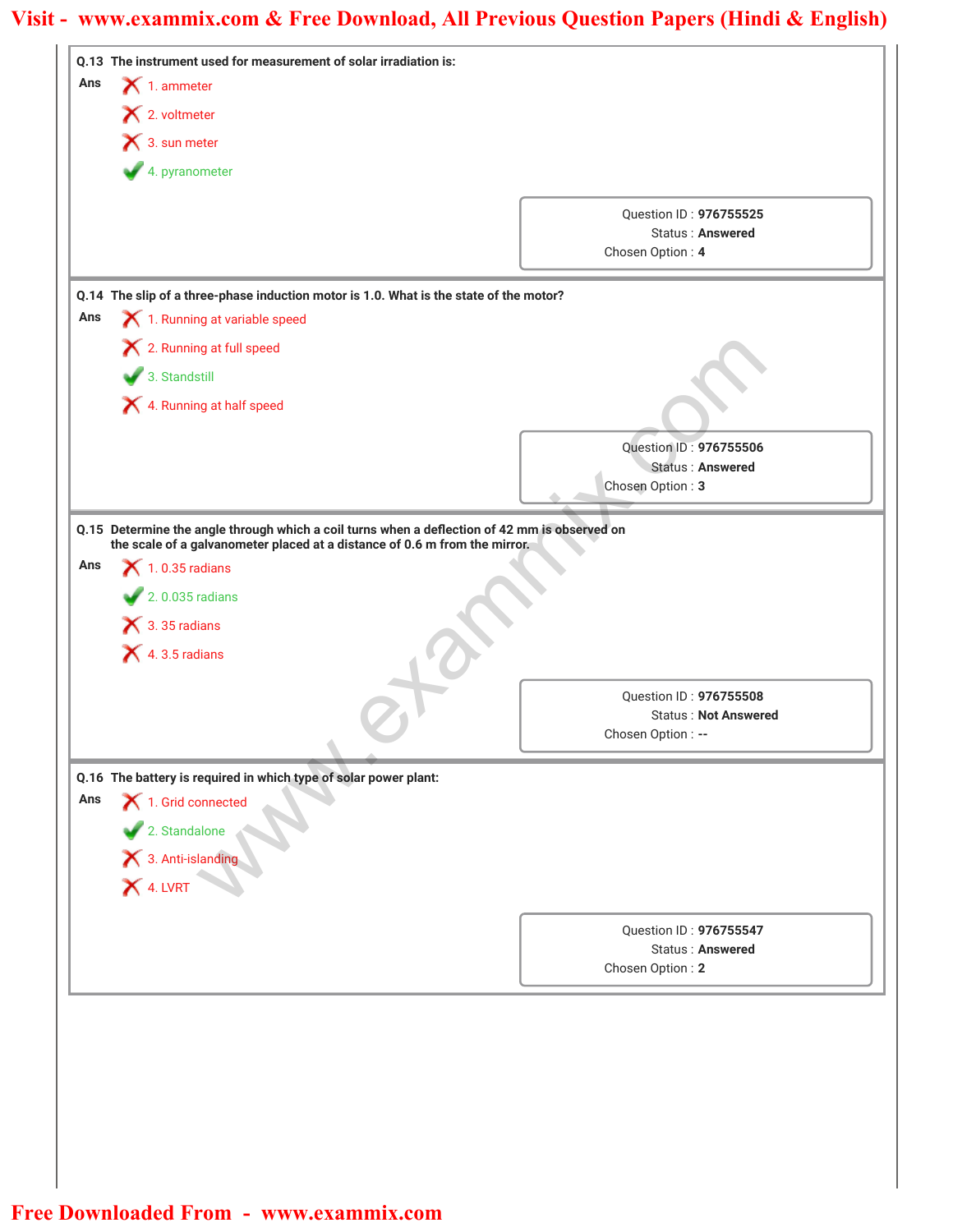|     | Q.17 How much was the power generated from thermal power plants in India till March 2019?                                |                                             |                        |
|-----|--------------------------------------------------------------------------------------------------------------------------|---------------------------------------------|------------------------|
| Ans | $\blacktriangleright$ 1.65 percent<br>$\blacktriangleright$ 2.61.5 percent                                               |                                             |                        |
|     |                                                                                                                          |                                             |                        |
|     | $4.63.4$ percent                                                                                                         |                                             |                        |
|     |                                                                                                                          |                                             | Question ID: 976755517 |
|     |                                                                                                                          | <b>Status: Answered</b>                     |                        |
|     |                                                                                                                          | Chosen Option: 3                            |                        |
|     | Q.18 Which of the following parameters is NOT covered for transmissivity of the cover system?                            |                                             |                        |
| Ans | 1. Thermal emission                                                                                                      |                                             |                        |
|     | X 2. Reflection                                                                                                          |                                             |                        |
|     | × 3. Absorption                                                                                                          |                                             |                        |
|     | X 4. Refraction                                                                                                          |                                             |                        |
|     |                                                                                                                          |                                             |                        |
|     |                                                                                                                          | Question ID: 976755529<br>Status: Answered  |                        |
|     |                                                                                                                          | Chosen Option: 1                            |                        |
|     |                                                                                                                          |                                             |                        |
|     | Q.19 The effective energy use for maximising profit and market position is known as:                                     |                                             |                        |
| Ans | 1. management of energy                                                                                                  |                                             |                        |
|     |                                                                                                                          |                                             |                        |
|     | $\blacktriangleright$ 2. energy policy                                                                                   |                                             |                        |
|     | 1 3. audit of energy                                                                                                     |                                             |                        |
|     | X 4. conservation of energy                                                                                              |                                             |                        |
|     |                                                                                                                          |                                             |                        |
|     |                                                                                                                          | Question ID: 976755481<br>Status: Answered  |                        |
|     |                                                                                                                          | Chosen Option: 1                            |                        |
|     |                                                                                                                          |                                             |                        |
| Ans | Q.20 The main reason of electricity generation using a solar power plant is:<br>1. high efficiency of hydro power plants |                                             |                        |
|     |                                                                                                                          |                                             |                        |
|     | X 2. high efficiency of thermal power plants                                                                             |                                             |                        |
|     | 8. A s. high efficiency of nuclear power plants                                                                          |                                             |                        |
|     | 4. greenhouse gas emission                                                                                               |                                             |                        |
|     |                                                                                                                          | Question ID: 976755519                      |                        |
|     |                                                                                                                          | <b>Status: Answered</b><br>Chosen Option: 4 |                        |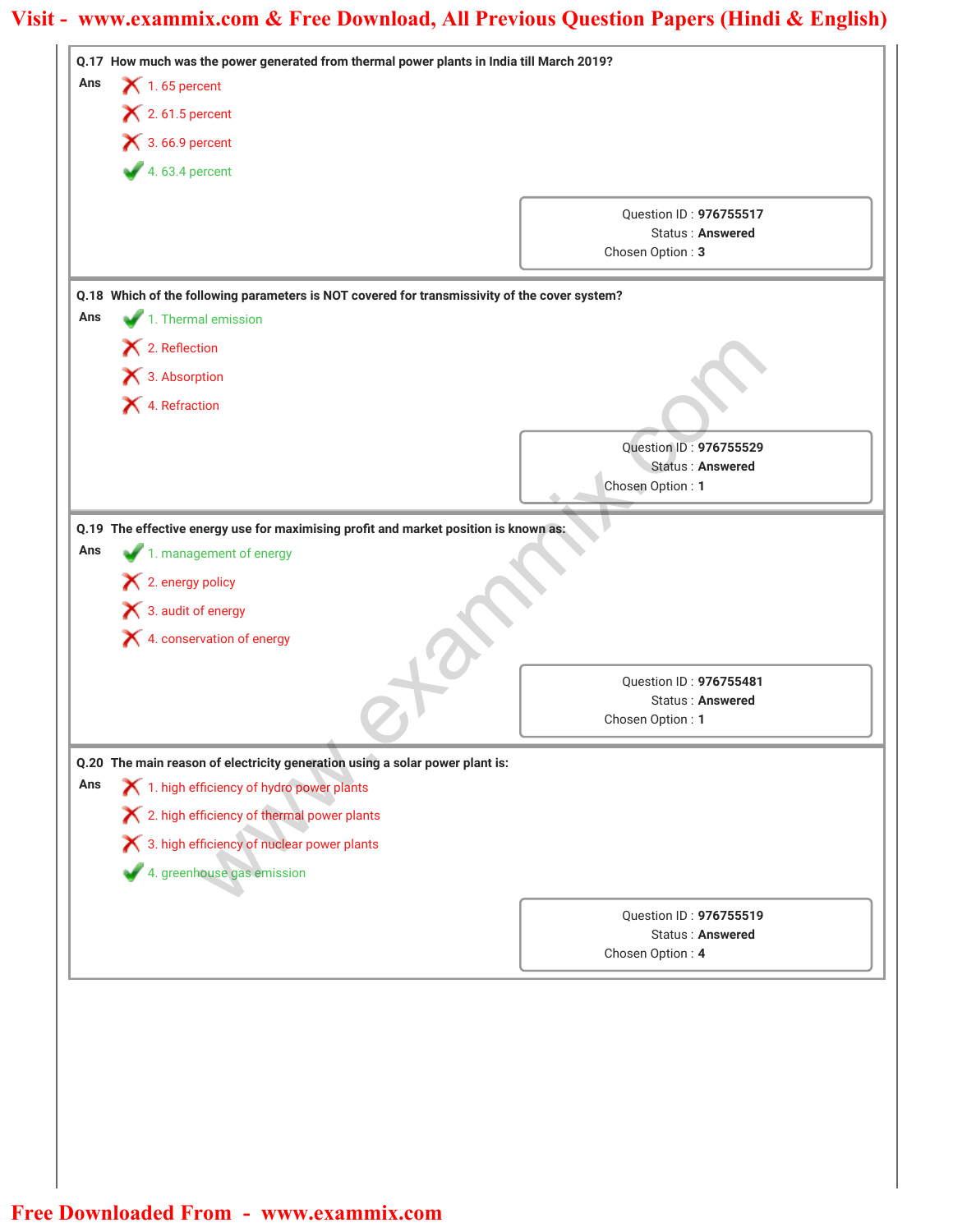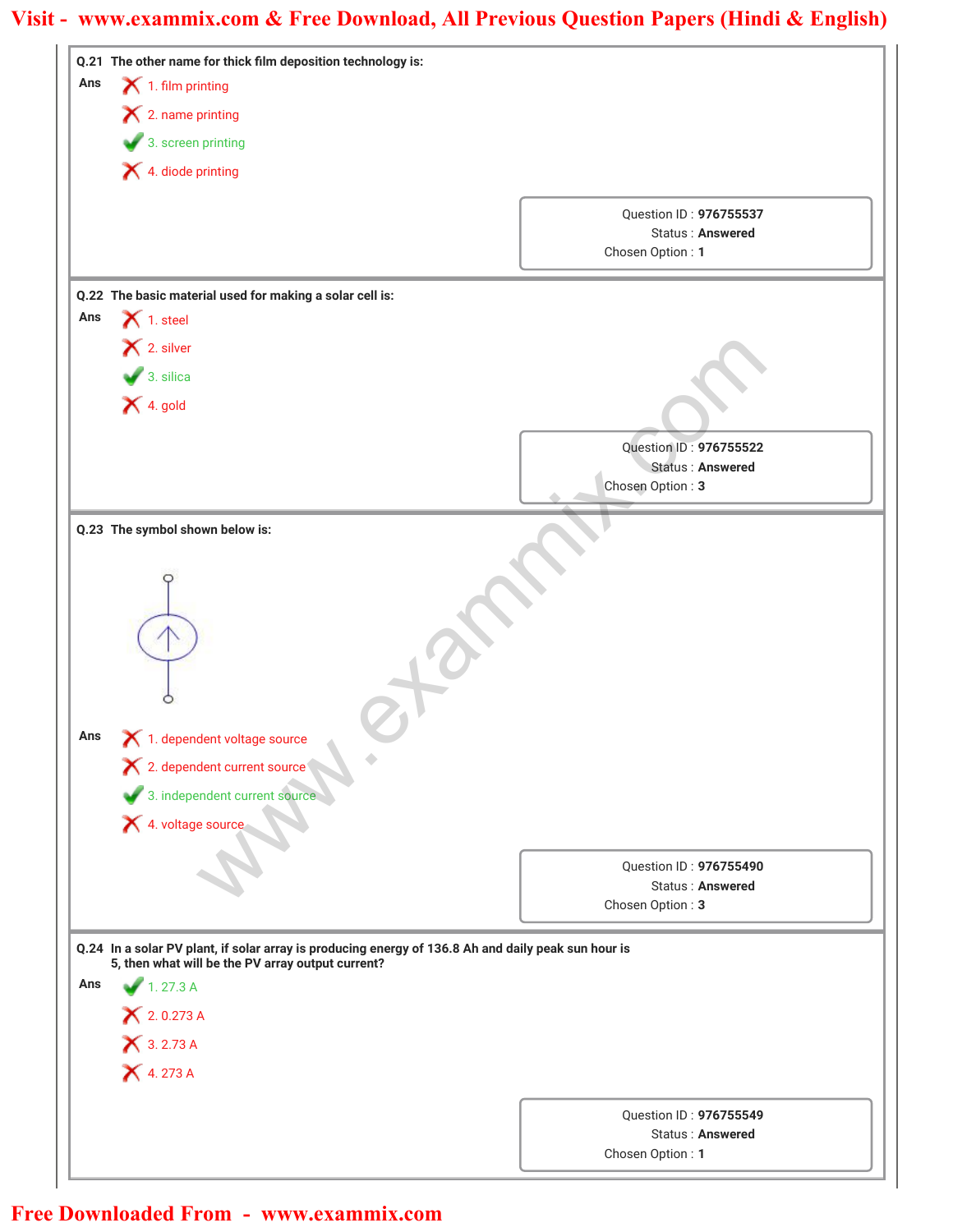|      | Q.25 A moving coil voltmeter has a uniform scale with 100 divisions and gives a full scale<br>reading of 200 V. The instrument can read up to 1/5 of a scale division with a fair degree of |                                      |  |
|------|---------------------------------------------------------------------------------------------------------------------------------------------------------------------------------------------|--------------------------------------|--|
| Ans  | certainty. The resolution of the instrument in volt is:<br>$\bigtimes$ 1.400 V                                                                                                              |                                      |  |
|      |                                                                                                                                                                                             |                                      |  |
|      | $X$ 2.4 V                                                                                                                                                                                   |                                      |  |
|      | $X$ 3.40 V                                                                                                                                                                                  |                                      |  |
|      | 4.0.4V                                                                                                                                                                                      |                                      |  |
|      |                                                                                                                                                                                             | Question ID: 976755514               |  |
|      |                                                                                                                                                                                             | Status: Answered                     |  |
|      |                                                                                                                                                                                             | Chosen Option: 4                     |  |
| Q.26 | An alternating voltage is $v = 100 \sin 50t$ . What is the value of amplitude and frequency?                                                                                                |                                      |  |
| Ans  | 1.100 Hz, 15.9 V                                                                                                                                                                            |                                      |  |
|      | 2. 100 V, 7.96 Hz                                                                                                                                                                           |                                      |  |
|      | 3.10 V, 1.59 Hz                                                                                                                                                                             |                                      |  |
|      | 4.10 Hz, 7.96V                                                                                                                                                                              |                                      |  |
|      |                                                                                                                                                                                             |                                      |  |
|      |                                                                                                                                                                                             | Question ID: 976755502               |  |
|      |                                                                                                                                                                                             | Status: Answered<br>Chosen Option: 2 |  |
|      |                                                                                                                                                                                             |                                      |  |
|      | Q.27 The Ohm's is NOT valid for:                                                                                                                                                            |                                      |  |
| Ans  | 1. resistors connected in parallel                                                                                                                                                          |                                      |  |
|      | X 2. resistors connected in series                                                                                                                                                          |                                      |  |
|      | $\bigtimes$ 3. linear inductors                                                                                                                                                             |                                      |  |
|      | 4. zener diode working in zener region                                                                                                                                                      |                                      |  |
|      |                                                                                                                                                                                             | Question ID: 976755491               |  |
|      |                                                                                                                                                                                             | <b>Status: Answered</b>              |  |
|      |                                                                                                                                                                                             | Chosen Option: 3                     |  |
|      | Q.28 A PMMC ammeter of resistance 2 $\Omega$ has a full scale value of 5 A. If a shunt value of 0.5 $\Omega$ is connected, then what                                                        |                                      |  |
|      | would be the new range?                                                                                                                                                                     |                                      |  |
| Ans  | 1.25A                                                                                                                                                                                       |                                      |  |
|      |                                                                                                                                                                                             |                                      |  |
|      | X 2.2.5 A<br>X 3.0.25 A<br>X 4.250 A                                                                                                                                                        |                                      |  |
|      |                                                                                                                                                                                             |                                      |  |
|      |                                                                                                                                                                                             | Question ID: 976755512               |  |
|      |                                                                                                                                                                                             | Status: Answered                     |  |
|      |                                                                                                                                                                                             | Chosen Option: 1                     |  |
|      |                                                                                                                                                                                             |                                      |  |
|      |                                                                                                                                                                                             |                                      |  |
|      |                                                                                                                                                                                             |                                      |  |
|      |                                                                                                                                                                                             |                                      |  |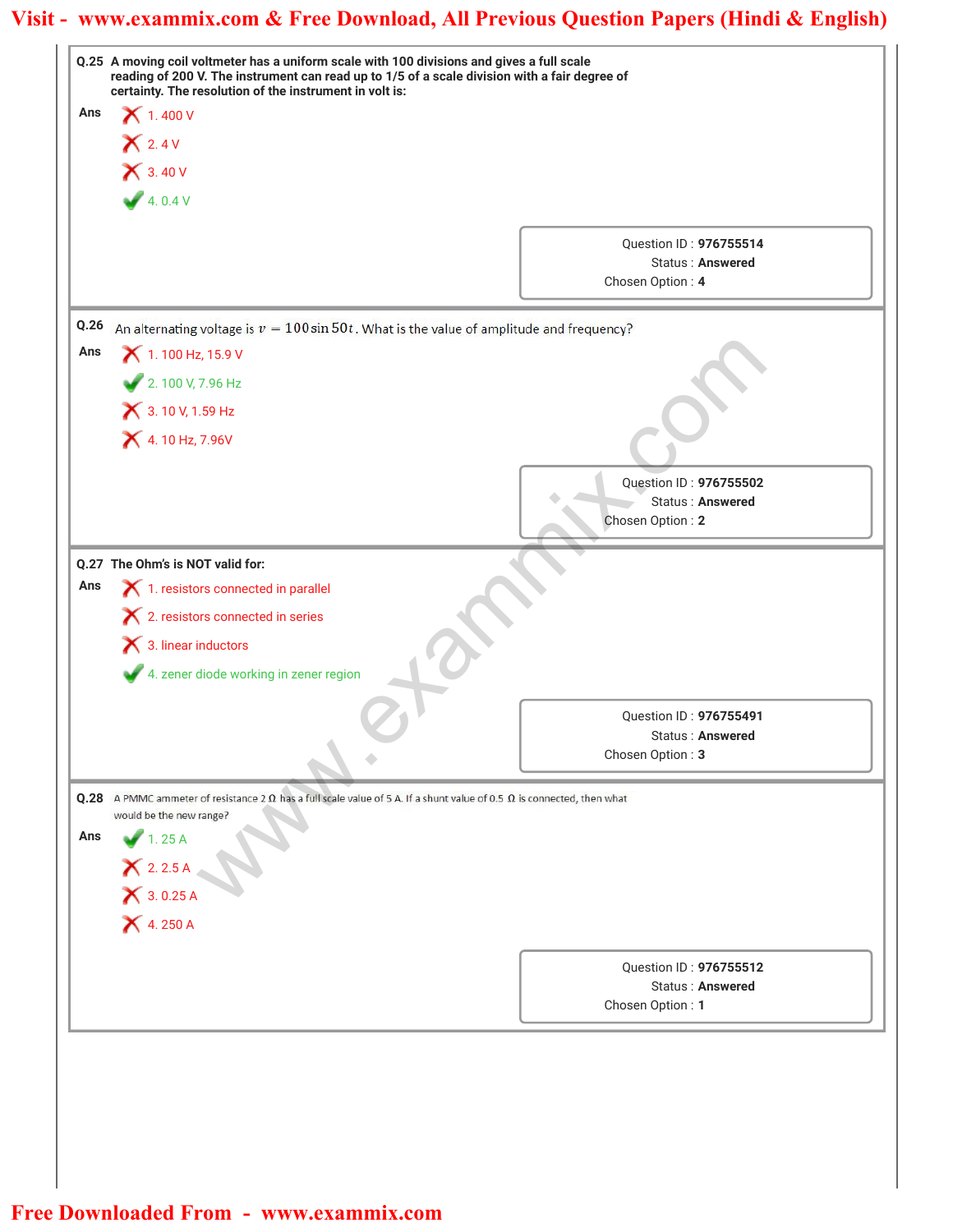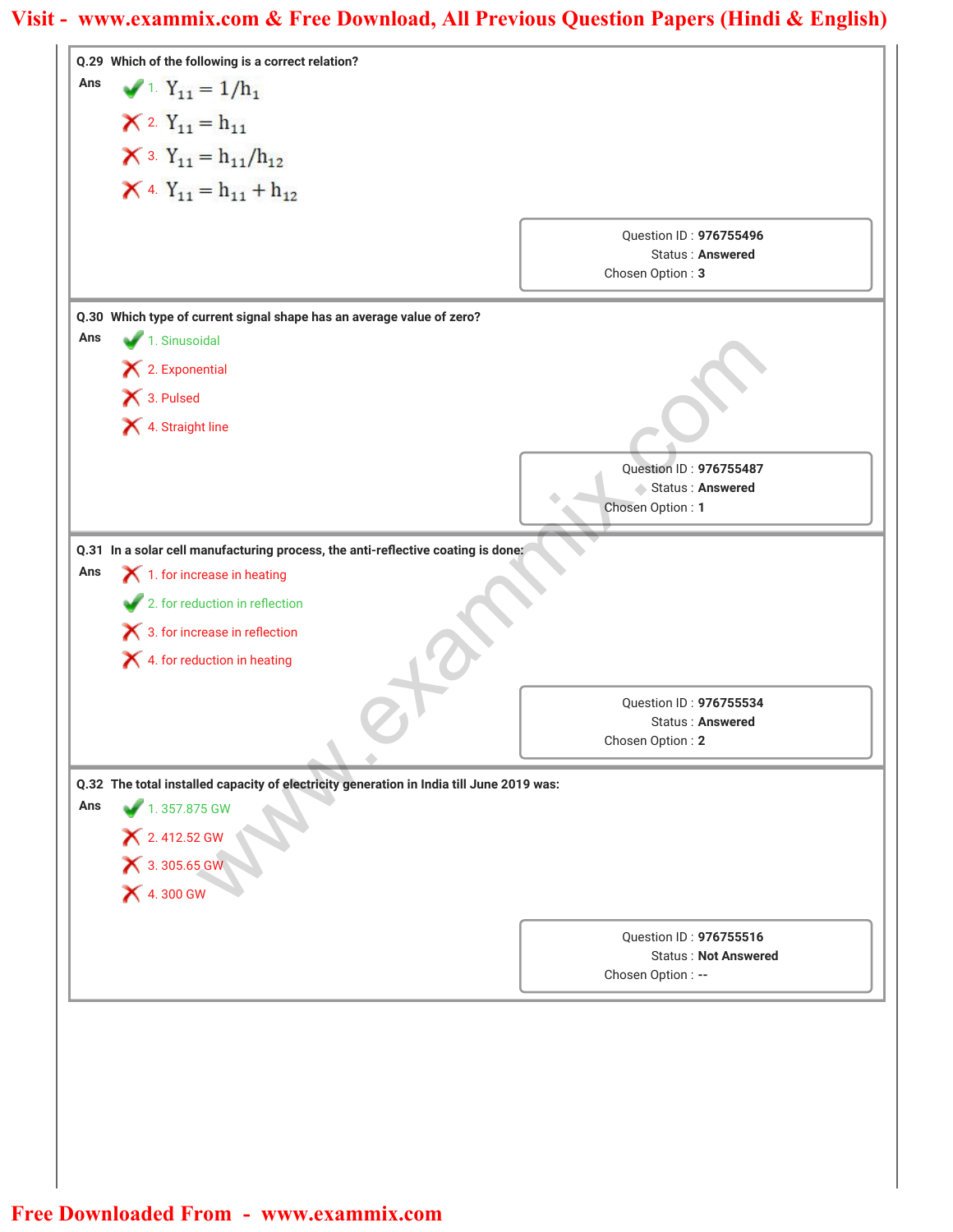|     | $\blacktriangleright$ 2. air friction<br>1 3. oil friction<br>4. eddy current |                                                                                                |
|-----|-------------------------------------------------------------------------------|------------------------------------------------------------------------------------------------|
|     |                                                                               |                                                                                                |
|     |                                                                               |                                                                                                |
|     |                                                                               |                                                                                                |
|     |                                                                               | Question ID: 976755509                                                                         |
|     |                                                                               | <b>Status: Answered</b>                                                                        |
|     |                                                                               | Chosen Option: 2                                                                               |
|     | Q.34 If a solar cell has more than one junction, then is it known as:         |                                                                                                |
| Ans | 1. multi junction solar cell                                                  |                                                                                                |
|     | 2. multi current solar cell                                                   |                                                                                                |
|     | X 3. single junction solar cell                                               |                                                                                                |
|     | 4. multi thermal solar cell                                                   |                                                                                                |
|     |                                                                               | Question ID: 976755541                                                                         |
|     |                                                                               | <b>Status: Answered</b>                                                                        |
|     |                                                                               | Chosen Option: 1                                                                               |
|     |                                                                               | Q.35 The range of band gap of semiconductor material used for the manufacturing of a thin film |
| Ans | solar cell should be:<br>$\bigtimes$ 1.2 eV to 3 eV                           |                                                                                                |
|     | 2.5 eV and higher                                                             |                                                                                                |
|     | $\bigtimes$ 3.4 eV to 5 eV                                                    |                                                                                                |
|     | 4.1 eV to 1.5 eV                                                              |                                                                                                |
|     |                                                                               |                                                                                                |
|     |                                                                               | Question ID: 976755538<br>Status: Answered                                                     |
|     |                                                                               | Chosen Option: 4                                                                               |
|     |                                                                               |                                                                                                |
| Ans | Q.36 Varun Mitra programme is related to:<br>X 1. grid connected solar plant  |                                                                                                |
|     | 2. solar water pumping plant                                                  |                                                                                                |
|     | X 3. roof top solar plant                                                     |                                                                                                |
|     | 4. solar standalone plant                                                     |                                                                                                |
|     |                                                                               |                                                                                                |
|     |                                                                               | Question ID: 976755556                                                                         |
|     |                                                                               | <b>Status: Answered</b><br>Chosen Option: 2                                                    |
|     |                                                                               |                                                                                                |
|     |                                                                               |                                                                                                |
|     |                                                                               |                                                                                                |
|     |                                                                               |                                                                                                |
|     |                                                                               |                                                                                                |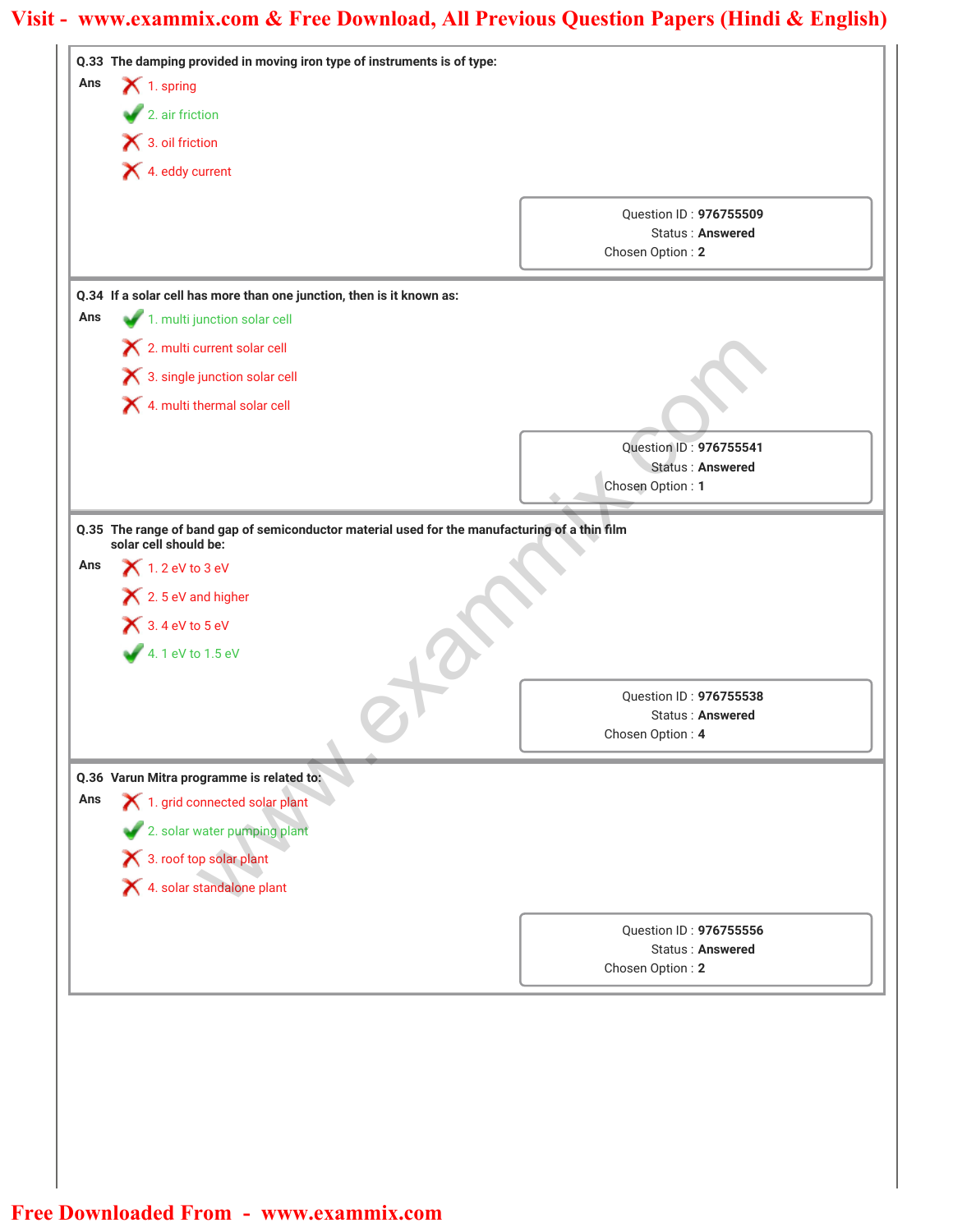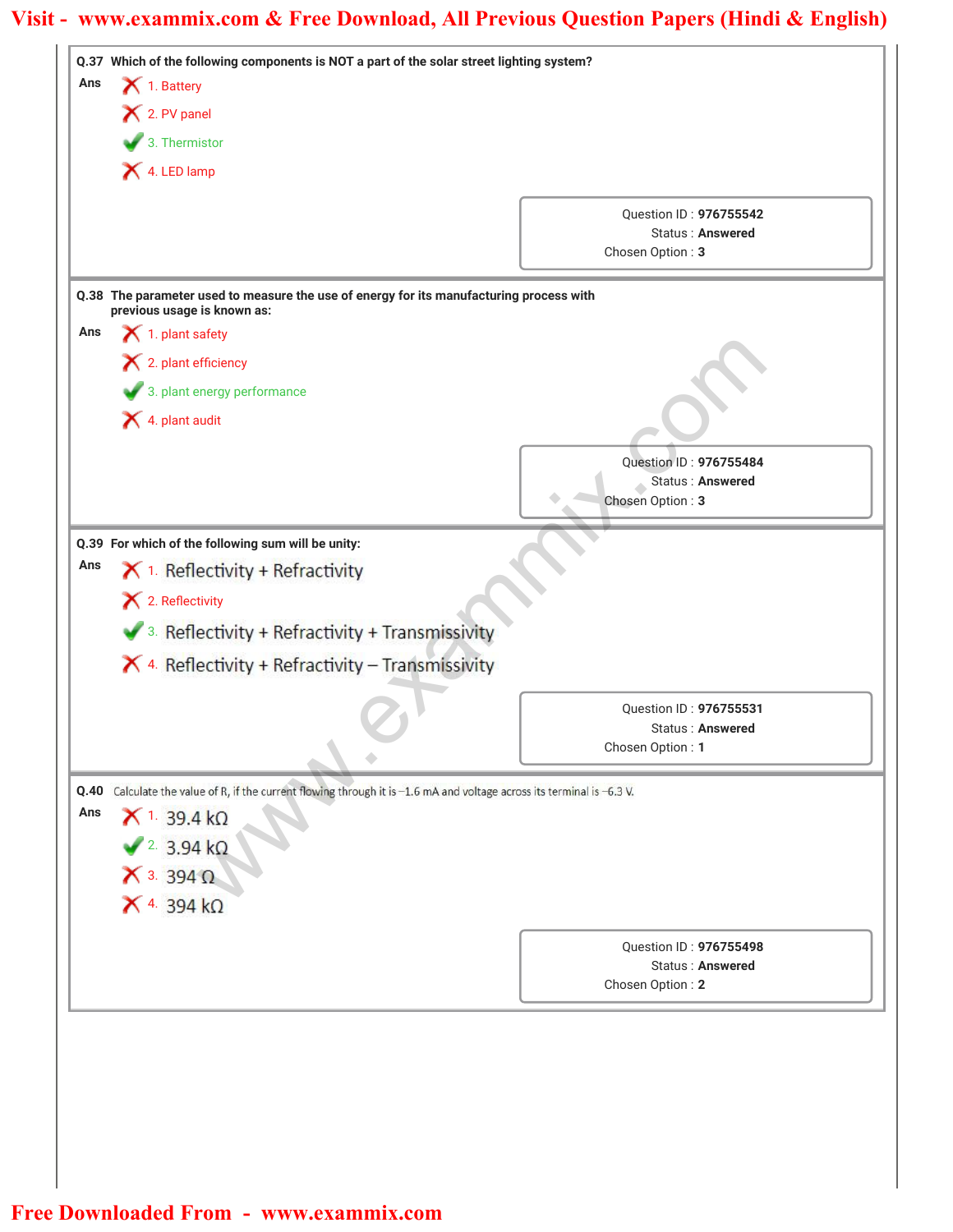| Ans | Q.41 Which of the following is NOT a type of system used for electricity generation?<br>1. Solar photovoltaic grid connected<br>2. Solar water heater<br>X 3. Solar photovoltaic standalone                                                      |                                                                       |  |
|-----|--------------------------------------------------------------------------------------------------------------------------------------------------------------------------------------------------------------------------------------------------|-----------------------------------------------------------------------|--|
|     |                                                                                                                                                                                                                                                  |                                                                       |  |
|     |                                                                                                                                                                                                                                                  |                                                                       |  |
|     | 4. Solar thermal power                                                                                                                                                                                                                           |                                                                       |  |
|     |                                                                                                                                                                                                                                                  | Question ID: 976755520<br><b>Status: Answered</b><br>Chosen Option: 2 |  |
|     | Q.42 National UJALA scheme is related to:                                                                                                                                                                                                        |                                                                       |  |
| Ans | 1. LED installation                                                                                                                                                                                                                              |                                                                       |  |
|     | X 2. electricity for every one                                                                                                                                                                                                                   |                                                                       |  |
|     | 8. solar power plant installation                                                                                                                                                                                                                |                                                                       |  |
|     | X 4. chulha distribution                                                                                                                                                                                                                         |                                                                       |  |
|     |                                                                                                                                                                                                                                                  | Question ID: 976755559                                                |  |
|     |                                                                                                                                                                                                                                                  | Status: Answered                                                      |  |
|     |                                                                                                                                                                                                                                                  | Chosen Option: 1                                                      |  |
| Ans | Q.43 Solar efficiency can be increased by which of the following methods?<br>$\blacktriangleright$ 1. By adding insulating material<br>2. By reduction in carrier recombination<br>X 3. By providing proper cooling<br>X 4. By providing shading |                                                                       |  |
|     |                                                                                                                                                                                                                                                  |                                                                       |  |
|     |                                                                                                                                                                                                                                                  | Question ID: 976755533                                                |  |
|     |                                                                                                                                                                                                                                                  | <b>Status: Answered</b><br>Chosen Option: 2                           |  |
| Ans | Q.44 Which of the following is a conventional source of electricity generation?<br>1. Thermal<br>X 2. Wind<br>X 3. Fuel cell<br>X 4. Solar                                                                                                       |                                                                       |  |
|     |                                                                                                                                                                                                                                                  | Question ID: 976755518                                                |  |
|     |                                                                                                                                                                                                                                                  |                                                                       |  |
|     |                                                                                                                                                                                                                                                  | <b>Status: Answered</b><br>Chosen Option: 1                           |  |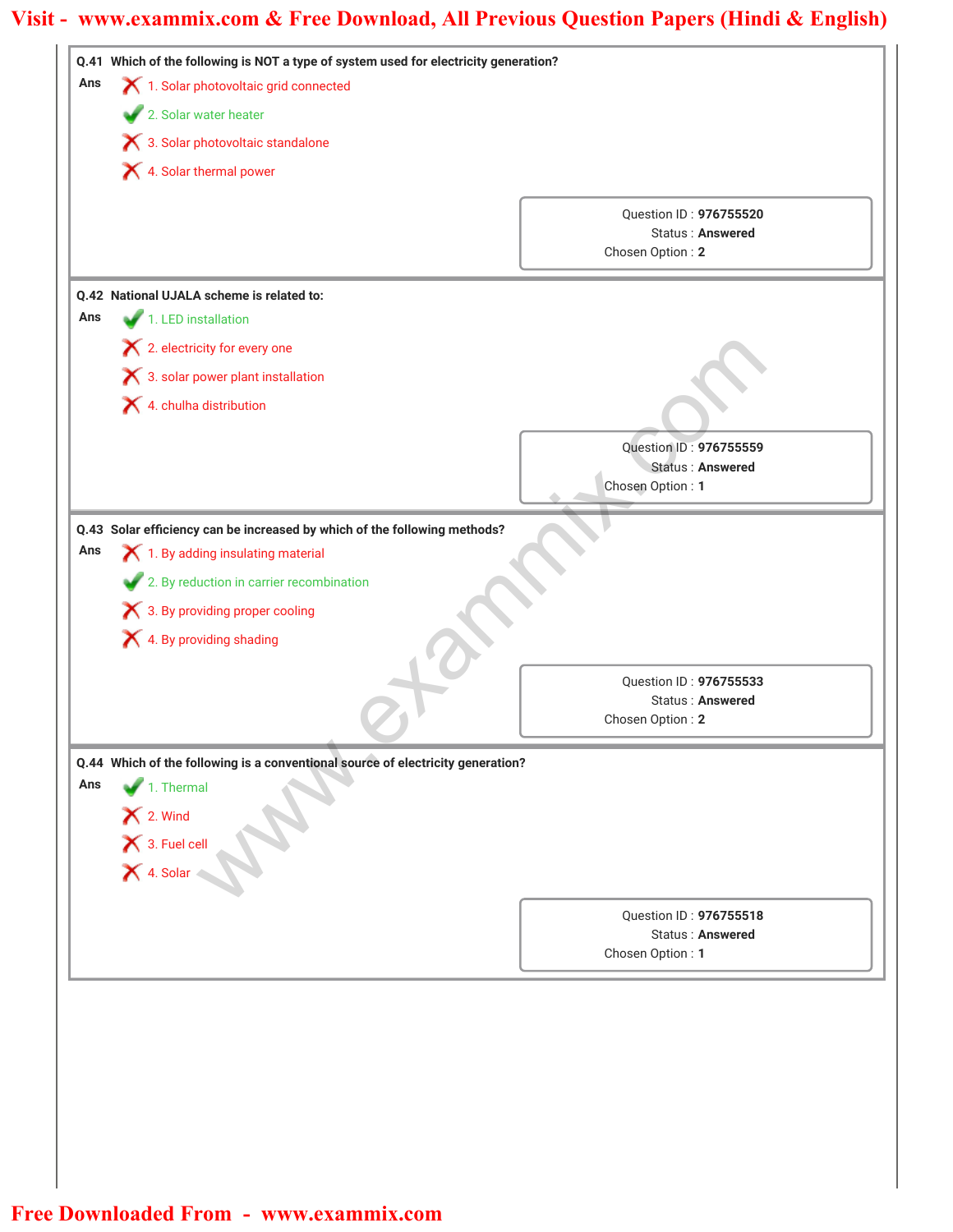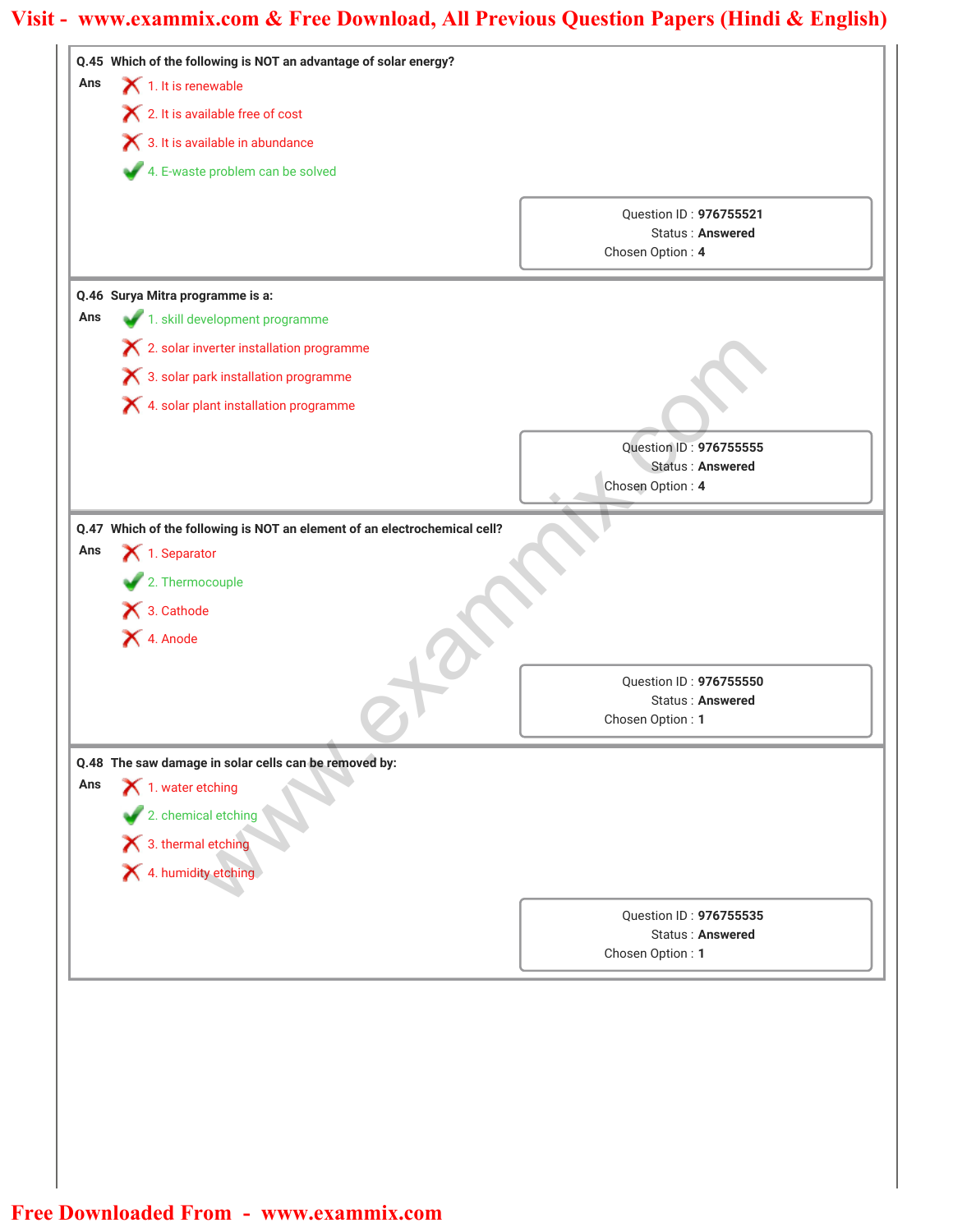| Ans | Q.49 Which of the following is NOT a utility treated in the energy audit system?<br>$\bigtimes$ 1. Steam<br>$\blacktriangleright$ 2. Electricity<br>3. Chilled Water |                                                   |  |
|-----|----------------------------------------------------------------------------------------------------------------------------------------------------------------------|---------------------------------------------------|--|
|     |                                                                                                                                                                      |                                                   |  |
|     |                                                                                                                                                                      |                                                   |  |
|     |                                                                                                                                                                      | $4.$ Wind                                         |  |
|     |                                                                                                                                                                      | Question ID: 976755483                            |  |
|     |                                                                                                                                                                      | <b>Status: Answered</b>                           |  |
|     |                                                                                                                                                                      | Chosen Option: 3                                  |  |
|     | Q.50 An electric motor takes a power of 2 kW. The efficiency of the motor is 80 percent. What is                                                                     |                                                   |  |
| Ans | the motor output?<br>$\bigtimes$ 1.2 kW                                                                                                                              |                                                   |  |
|     |                                                                                                                                                                      |                                                   |  |
|     | <b>X</b> 2.2.4 kW                                                                                                                                                    |                                                   |  |
|     | $X$ 3.1.4 kW                                                                                                                                                         |                                                   |  |
|     | $4.16 \text{ kW}$                                                                                                                                                    |                                                   |  |
|     |                                                                                                                                                                      | Question ID: 976755504                            |  |
|     |                                                                                                                                                                      | Status: Answered                                  |  |
|     |                                                                                                                                                                      | Chosen Option: 4                                  |  |
|     | Q.51 PM KUSUM scheme is related with:                                                                                                                                |                                                   |  |
| Ans | $\blacksquare$ 1. farmers                                                                                                                                            |                                                   |  |
|     | $\blacktriangleright$ 2. educational institutes                                                                                                                      |                                                   |  |
|     | × 3. government sector                                                                                                                                               |                                                   |  |
|     | X 4. poor families                                                                                                                                                   |                                                   |  |
|     |                                                                                                                                                                      |                                                   |  |
|     |                                                                                                                                                                      | Question ID: 976755557                            |  |
|     |                                                                                                                                                                      | Status: Answered<br>Chosen Option: 1              |  |
|     |                                                                                                                                                                      |                                                   |  |
|     | Q.52 The rise and fall of current in the R-L circuit connected with a DC source will:                                                                                |                                                   |  |
| Ans | $\blacktriangleright$ 1. vary triangular                                                                                                                             |                                                   |  |
|     | X 2. vary straight<br>X 3. remain zero                                                                                                                               |                                                   |  |
|     |                                                                                                                                                                      |                                                   |  |
|     | 4. vary exponential                                                                                                                                                  |                                                   |  |
|     |                                                                                                                                                                      |                                                   |  |
|     |                                                                                                                                                                      | Question ID: 976755494<br><b>Status: Answered</b> |  |
|     |                                                                                                                                                                      | Chosen Option: 2                                  |  |
|     |                                                                                                                                                                      |                                                   |  |
|     |                                                                                                                                                                      |                                                   |  |
|     |                                                                                                                                                                      |                                                   |  |
|     |                                                                                                                                                                      |                                                   |  |
|     |                                                                                                                                                                      |                                                   |  |
|     |                                                                                                                                                                      |                                                   |  |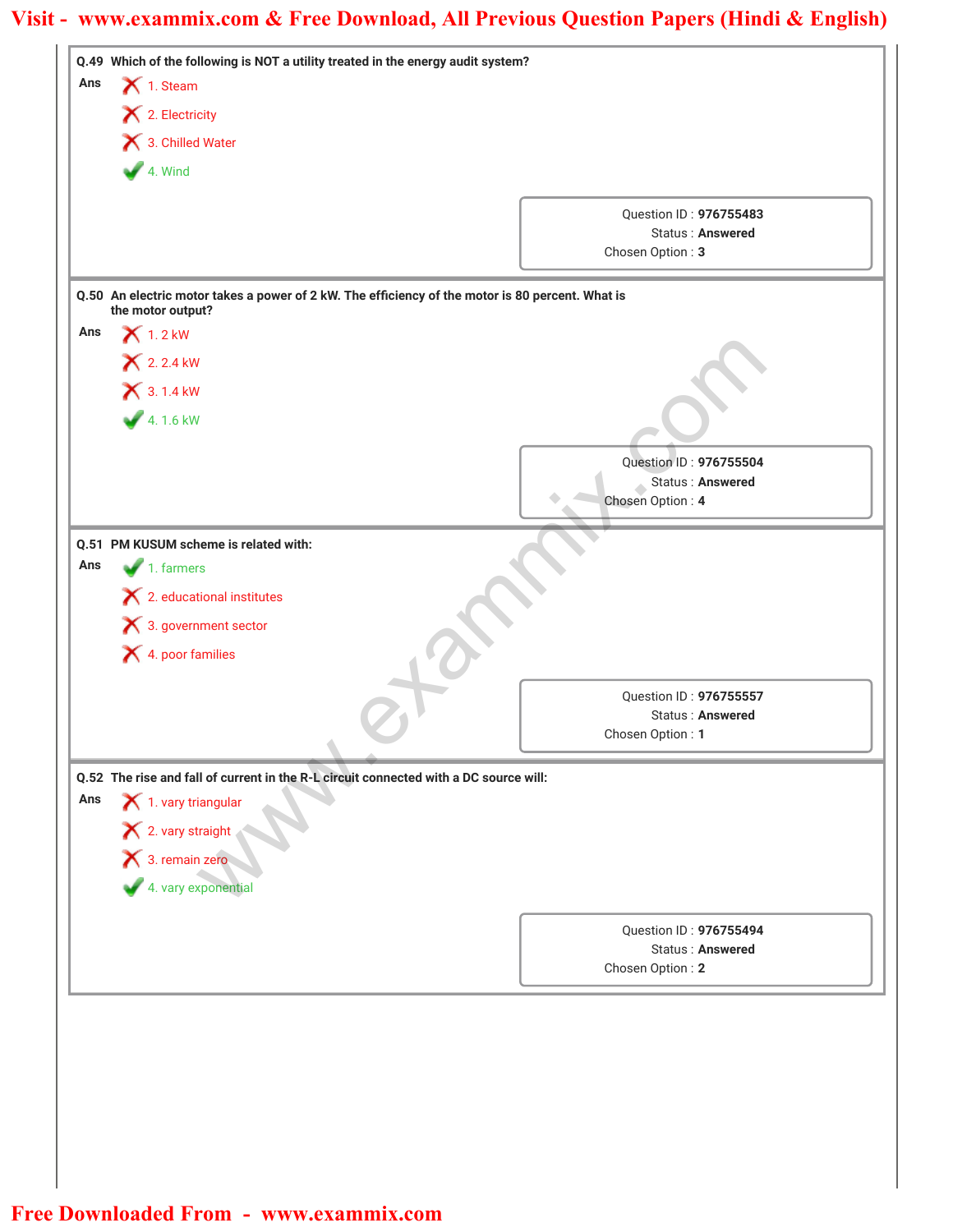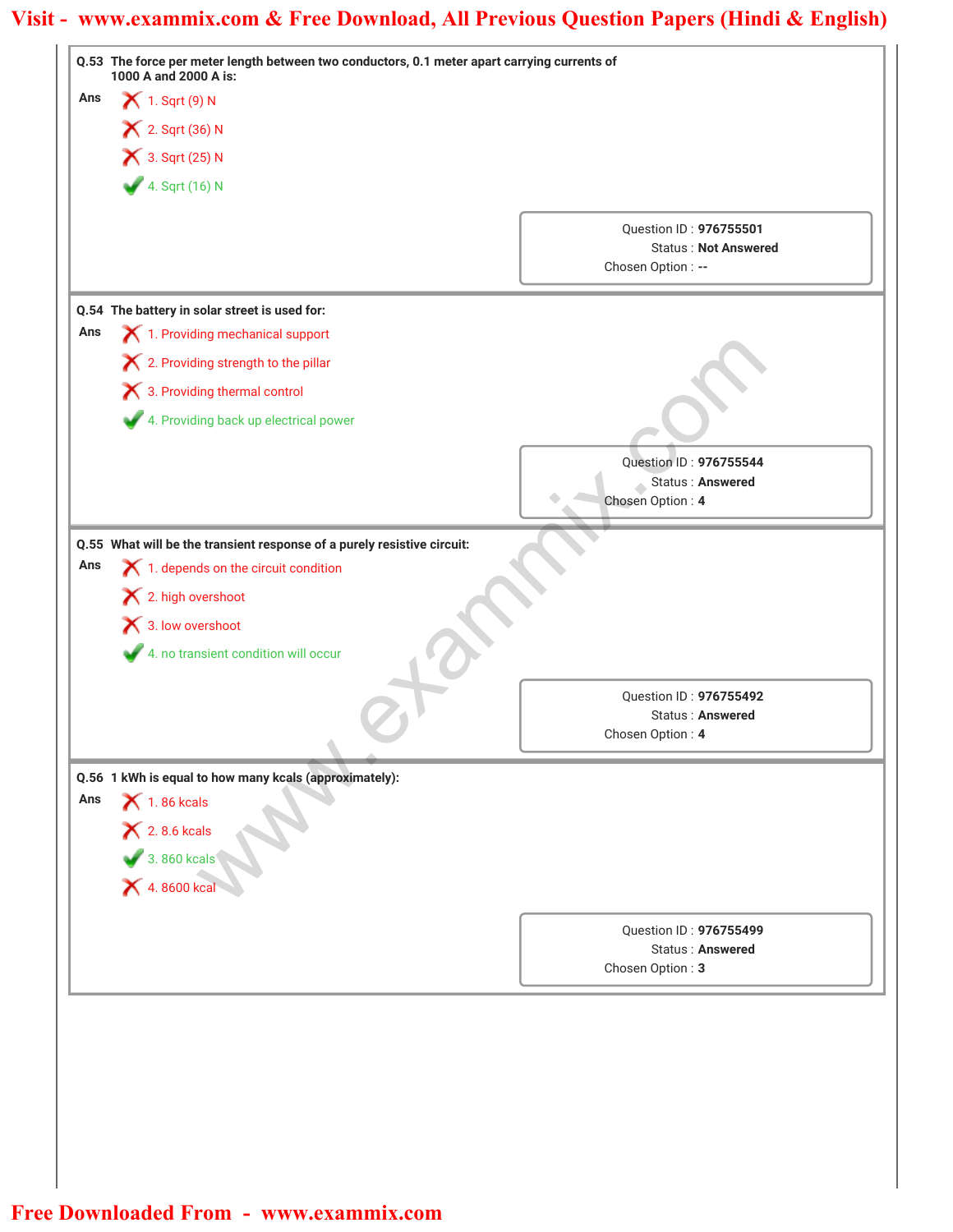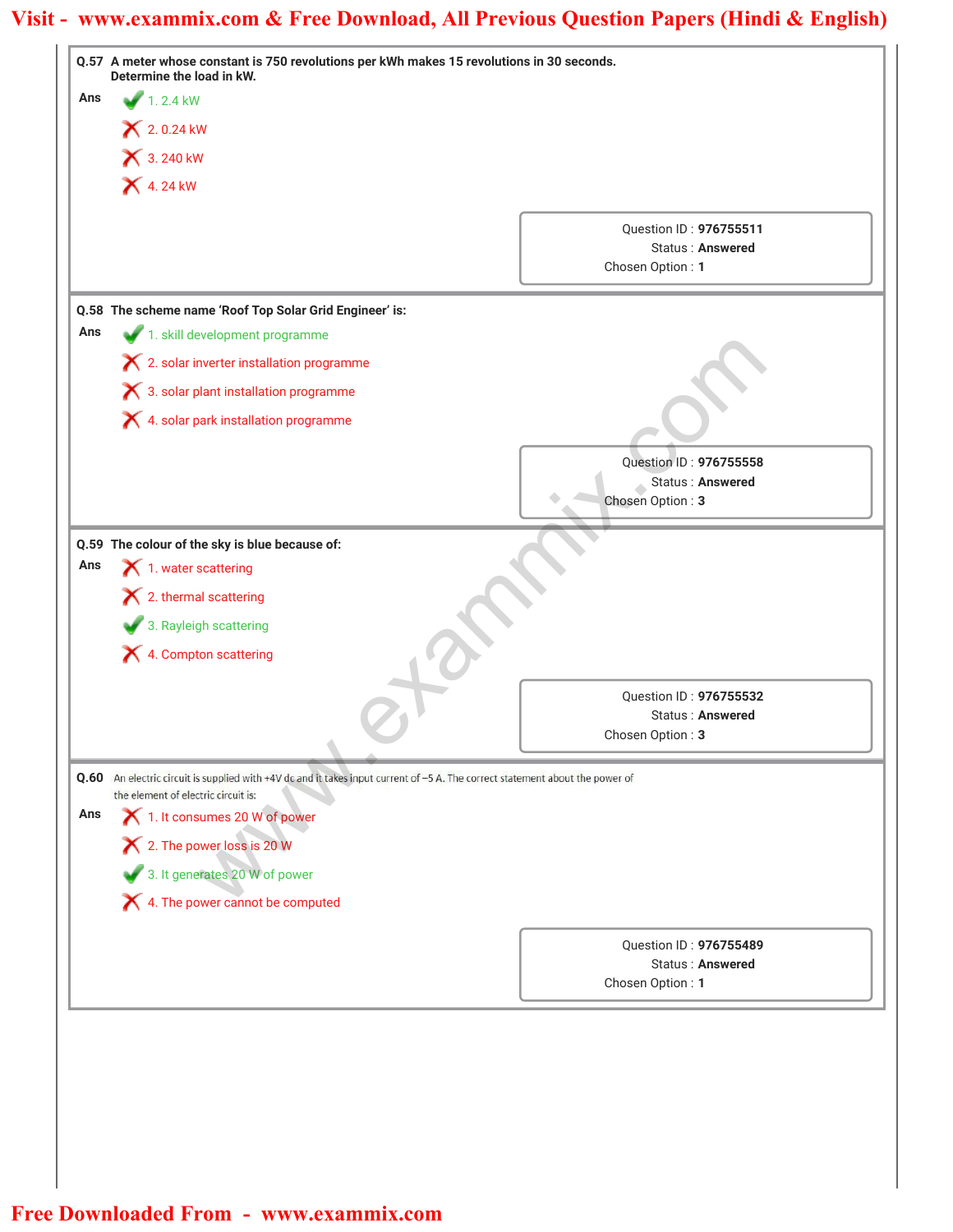| Q.61 | The Laplace transform of a function $F(t) = exp(-\alpha t) \sin wt u(t)$ is:                            |                                                   |
|------|---------------------------------------------------------------------------------------------------------|---------------------------------------------------|
| Ans  | $\sqrt{1}$ W/(((s+ $\alpha$ ) (s+ $\alpha$ )) + WW)                                                     |                                                   |
|      | $X^2$ W/(((s+ $\alpha$ )) + WW)                                                                         |                                                   |
|      | $\bigtimes$ 3. $w/(s + \alpha)$                                                                         |                                                   |
|      | $\mathsf{X}$ 4. w/(((s+ $\alpha$ )(s+ $\alpha$ )) + w)                                                  |                                                   |
|      |                                                                                                         |                                                   |
|      |                                                                                                         | Question ID: 976755497<br><b>Status: Answered</b> |
|      |                                                                                                         | Chosen Option: 1                                  |
|      | Q.62 Which of the following electrical parameters is NOT used for energy audit?                         |                                                   |
| Ans  | 1. Steam                                                                                                |                                                   |
|      | 2. Kilowatt                                                                                             |                                                   |
|      | 3. Power Factor                                                                                         |                                                   |
|      | X 4. Frequency                                                                                          |                                                   |
|      |                                                                                                         | Question ID: 976755485                            |
|      |                                                                                                         | Status: Answered<br>Chosen Option: 1              |
|      |                                                                                                         |                                                   |
| Ans  | Q.63 The instrument used to measure the frequency of an AC signal is known as:<br>1. AC meter           |                                                   |
|      | $\mathsf{\times}$ 2. dynamo meter                                                                       |                                                   |
|      | 1 3. DC meter                                                                                           |                                                   |
|      | 4. frequency meter                                                                                      |                                                   |
|      |                                                                                                         | Question ID: 976755510                            |
|      |                                                                                                         | <b>Status: Answered</b><br>Chosen Option: 4       |
|      |                                                                                                         |                                                   |
|      | Q.64 The measurement for electricity is done in a grid connected solar street light system by<br>using: |                                                   |
| Ans  | $\blacktriangleright$ 1. voltmeter                                                                      |                                                   |
|      | $\overline{X}$ 2. normal meter                                                                          |                                                   |
|      | 3. bidirectional meter                                                                                  |                                                   |
|      | X 4. ammeter                                                                                            |                                                   |
|      |                                                                                                         | Question ID: 976755545                            |
|      |                                                                                                         | <b>Status: Answered</b><br>Chosen Option: 3       |
|      |                                                                                                         |                                                   |
|      |                                                                                                         |                                                   |
|      |                                                                                                         |                                                   |
|      |                                                                                                         |                                                   |
|      |                                                                                                         |                                                   |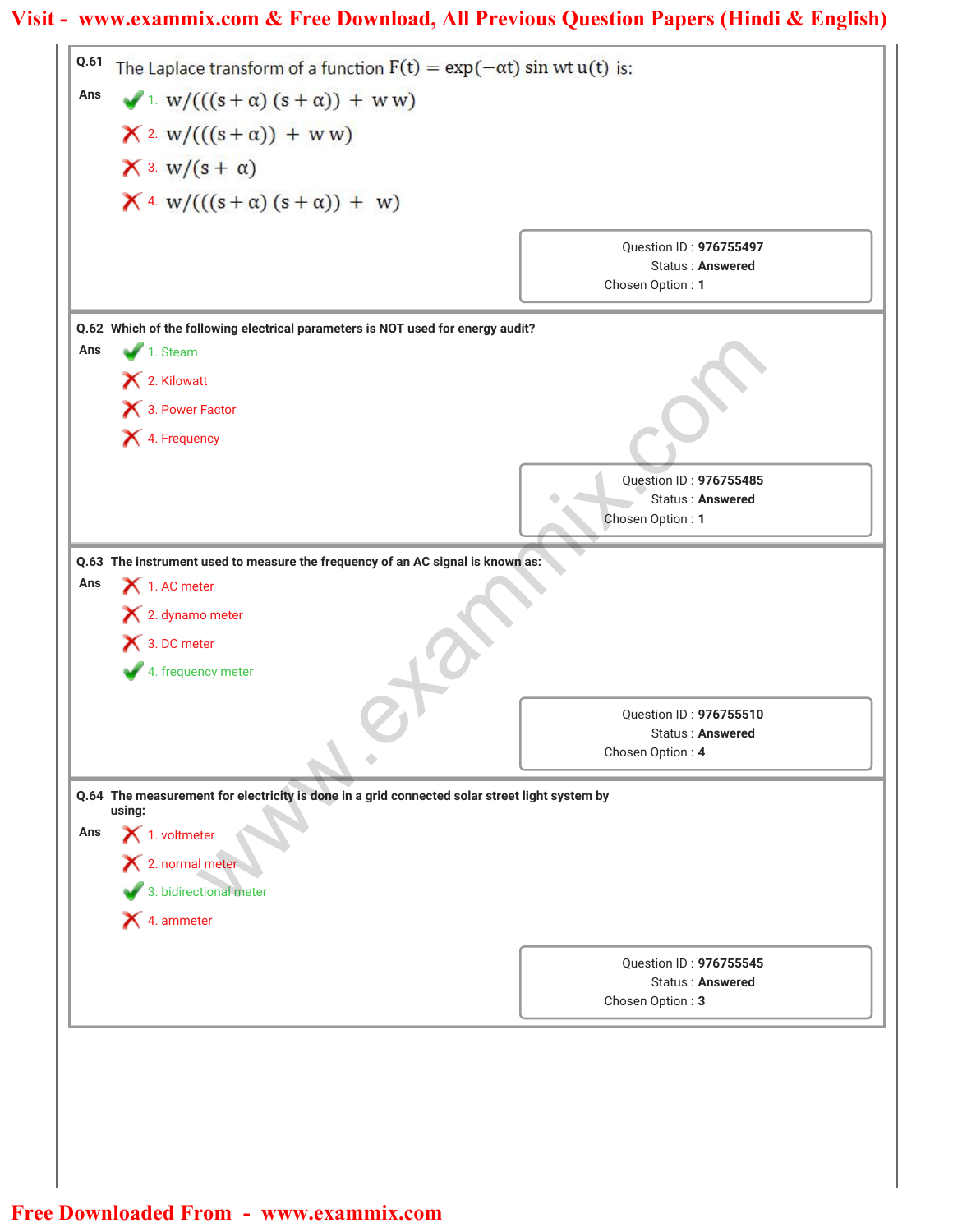| Ans |                                                                                                                                     |                                                   |  |
|-----|-------------------------------------------------------------------------------------------------------------------------------------|---------------------------------------------------|--|
|     | When the rotor makes 120 complete cycles per minute. Calculate the shaft power output.<br><b>X</b> 1.2413 kW<br><b>X</b> 2.2.413 kW |                                                   |  |
|     |                                                                                                                                     |                                                   |  |
|     | $3.24.13$ kW                                                                                                                        |                                                   |  |
|     | 4.241.3 kW                                                                                                                          |                                                   |  |
|     |                                                                                                                                     |                                                   |  |
|     |                                                                                                                                     | Question ID: 976755507                            |  |
|     |                                                                                                                                     | <b>Status: Not Answered</b><br>Chosen Option : -- |  |
|     |                                                                                                                                     |                                                   |  |
|     | Q.66 Illumination is measured using:                                                                                                |                                                   |  |
| Ans | $\blacktriangleright$ 1. multimeter                                                                                                 |                                                   |  |
|     | $\blacktriangleright$ 2. lux meter                                                                                                  |                                                   |  |
|     | $\blacktriangleright$ 3. leak detector                                                                                              |                                                   |  |
|     | X 4. ammeter                                                                                                                        |                                                   |  |
|     |                                                                                                                                     |                                                   |  |
|     |                                                                                                                                     | Question ID: 976755486<br>Status: Answered        |  |
|     |                                                                                                                                     | Chosen Option: 2                                  |  |
|     |                                                                                                                                     |                                                   |  |
| Ans | Q.67 While installing a solar PV panel which angle plays a significant role?<br>$\blacktriangleright$ 1. Meridian angle             |                                                   |  |
|     | X 2. Masdar angle                                                                                                                   |                                                   |  |
|     |                                                                                                                                     |                                                   |  |
|     | 1 3. Equator angle                                                                                                                  |                                                   |  |
|     | 4. Azimuthal angle                                                                                                                  |                                                   |  |
|     |                                                                                                                                     | Question ID: 976755546                            |  |
|     |                                                                                                                                     | Status: Answered                                  |  |
|     |                                                                                                                                     | Chosen Option: 4                                  |  |
|     | Q.68 In a two-port network, the other name of Z parameters is:                                                                      |                                                   |  |
| Ans | 1. open circuit admittance parameters                                                                                               |                                                   |  |
|     | X 2. short circuit admittance parameters                                                                                            |                                                   |  |
|     | 3. open circuit impedance parameters                                                                                                |                                                   |  |
|     | X 4. short circuit impedance parameters                                                                                             |                                                   |  |
|     |                                                                                                                                     |                                                   |  |
|     |                                                                                                                                     | Question ID: 976755495<br>Status: Answered        |  |
|     |                                                                                                                                     | Chosen Option: 4                                  |  |
|     |                                                                                                                                     |                                                   |  |
|     |                                                                                                                                     |                                                   |  |
|     |                                                                                                                                     |                                                   |  |
|     |                                                                                                                                     |                                                   |  |
|     |                                                                                                                                     |                                                   |  |
|     |                                                                                                                                     |                                                   |  |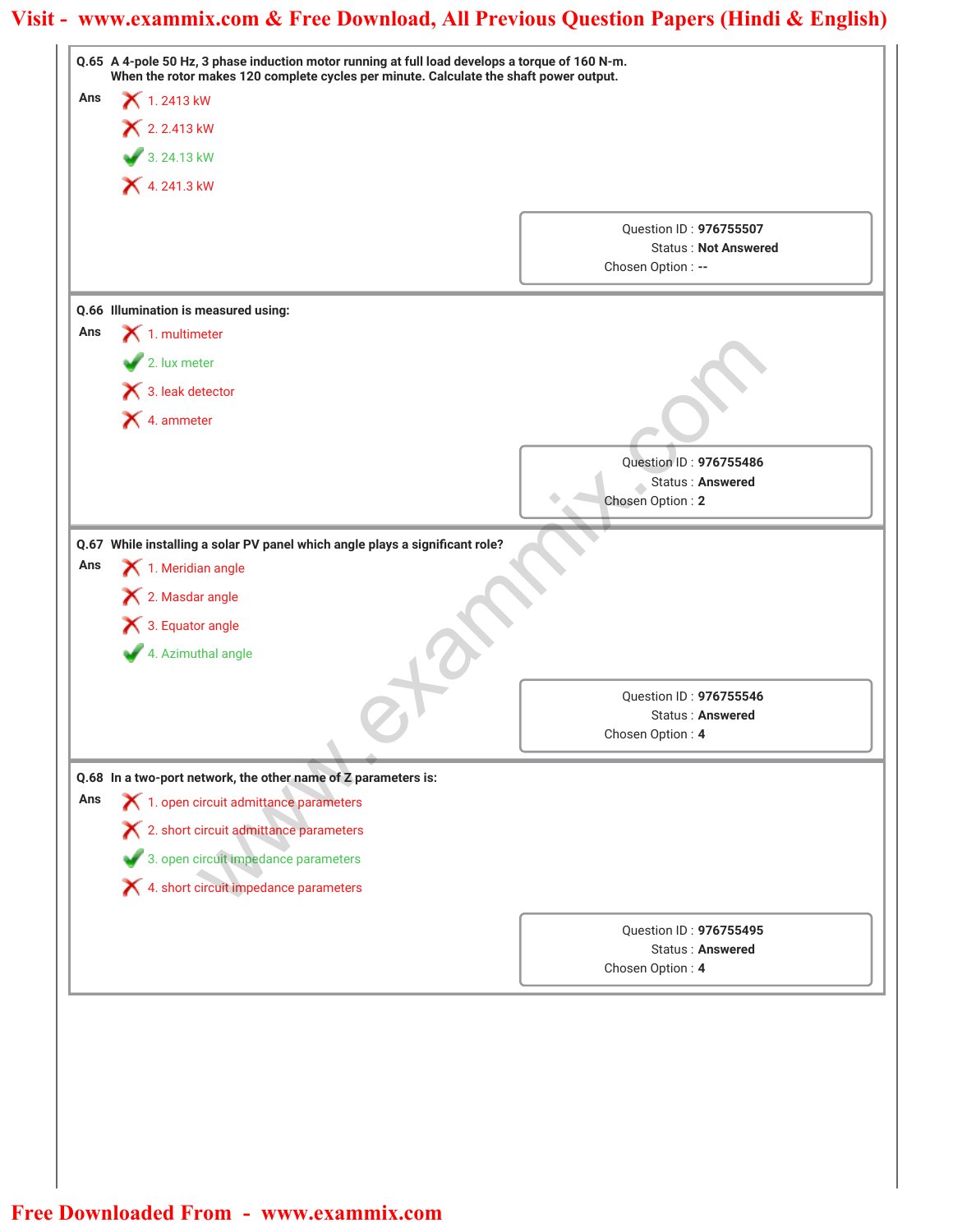| Ans | Q.69 In the industrial solar cell process, which gas is used for emitter diffusion?<br>$X$ 1. $KCl3$ |                                             |  |
|-----|------------------------------------------------------------------------------------------------------|---------------------------------------------|--|
|     |                                                                                                      |                                             |  |
|     | $\blacktriangleright$ 2. POCl <sub>3</sub>                                                           |                                             |  |
|     | $\times$ 3. $H_2Cl_3$                                                                                |                                             |  |
|     | $\times$ 4. NaCl <sub>3</sub>                                                                        |                                             |  |
|     |                                                                                                      | Question ID: 976755536                      |  |
|     |                                                                                                      | <b>Status: Not Answered</b>                 |  |
|     |                                                                                                      | Chosen Option: --                           |  |
|     | Q.70 The converter used in solar PV power plants is named as:                                        |                                             |  |
| Ans | $\blacktriangleright$ 1. thermal inverter                                                            |                                             |  |
|     | $\blacktriangleright$ 2. solar thermal inverter                                                      |                                             |  |
|     | 3. hydro inverter                                                                                    |                                             |  |
|     | 4. solar inverter                                                                                    |                                             |  |
|     |                                                                                                      | Question ID: 976755524                      |  |
|     |                                                                                                      | Status: Answered<br>Chosen Option: 4        |  |
|     |                                                                                                      |                                             |  |
|     | Q.71 The E-mobility scheme is related to:                                                            |                                             |  |
| Ans | $\boldsymbol{\times}$ 1. electronics communication                                                   |                                             |  |
|     | $\blacktriangleright$ 2. solar electricity                                                           |                                             |  |
|     | 3. electric vehicle<br>4. skill development                                                          |                                             |  |
|     |                                                                                                      |                                             |  |
|     |                                                                                                      | Question ID: 976755560                      |  |
|     |                                                                                                      | <b>Status: Answered</b><br>Chosen Option: 3 |  |
|     |                                                                                                      |                                             |  |
| Ans | Q.72 Which of the following is a demerit of a Ni-Cd battery?<br>$\blacktriangleright$ 1. Longer life |                                             |  |
|     | 2. Low energy density                                                                                |                                             |  |
|     | 3. Fast charging                                                                                     |                                             |  |
|     | 4. High ruggedness                                                                                   |                                             |  |
|     |                                                                                                      |                                             |  |
|     |                                                                                                      | Question ID: 976755552                      |  |
|     |                                                                                                      | <b>Status: Answered</b><br>Chosen Option: 2 |  |
|     |                                                                                                      |                                             |  |
|     |                                                                                                      |                                             |  |
|     |                                                                                                      |                                             |  |
|     |                                                                                                      |                                             |  |
|     |                                                                                                      |                                             |  |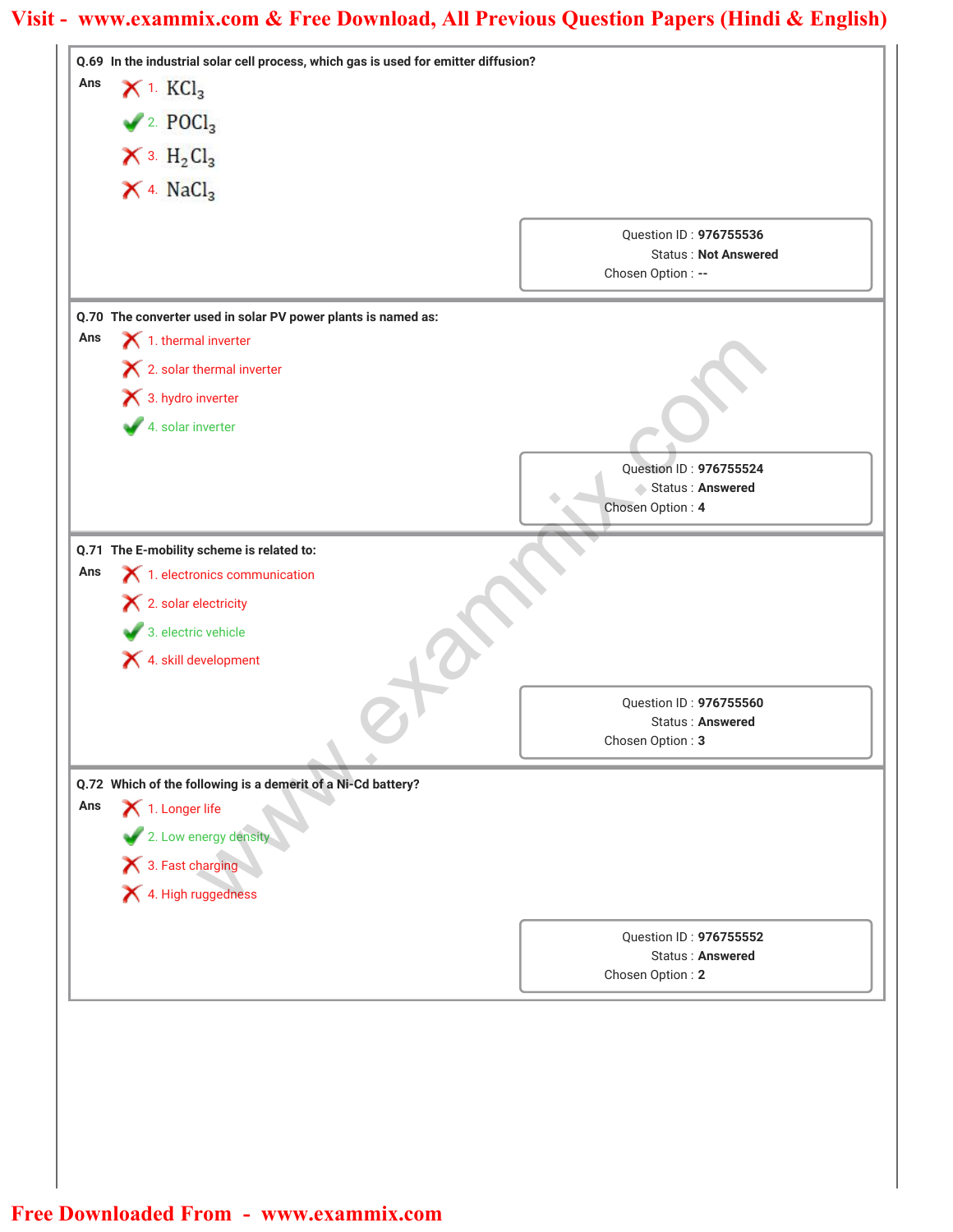